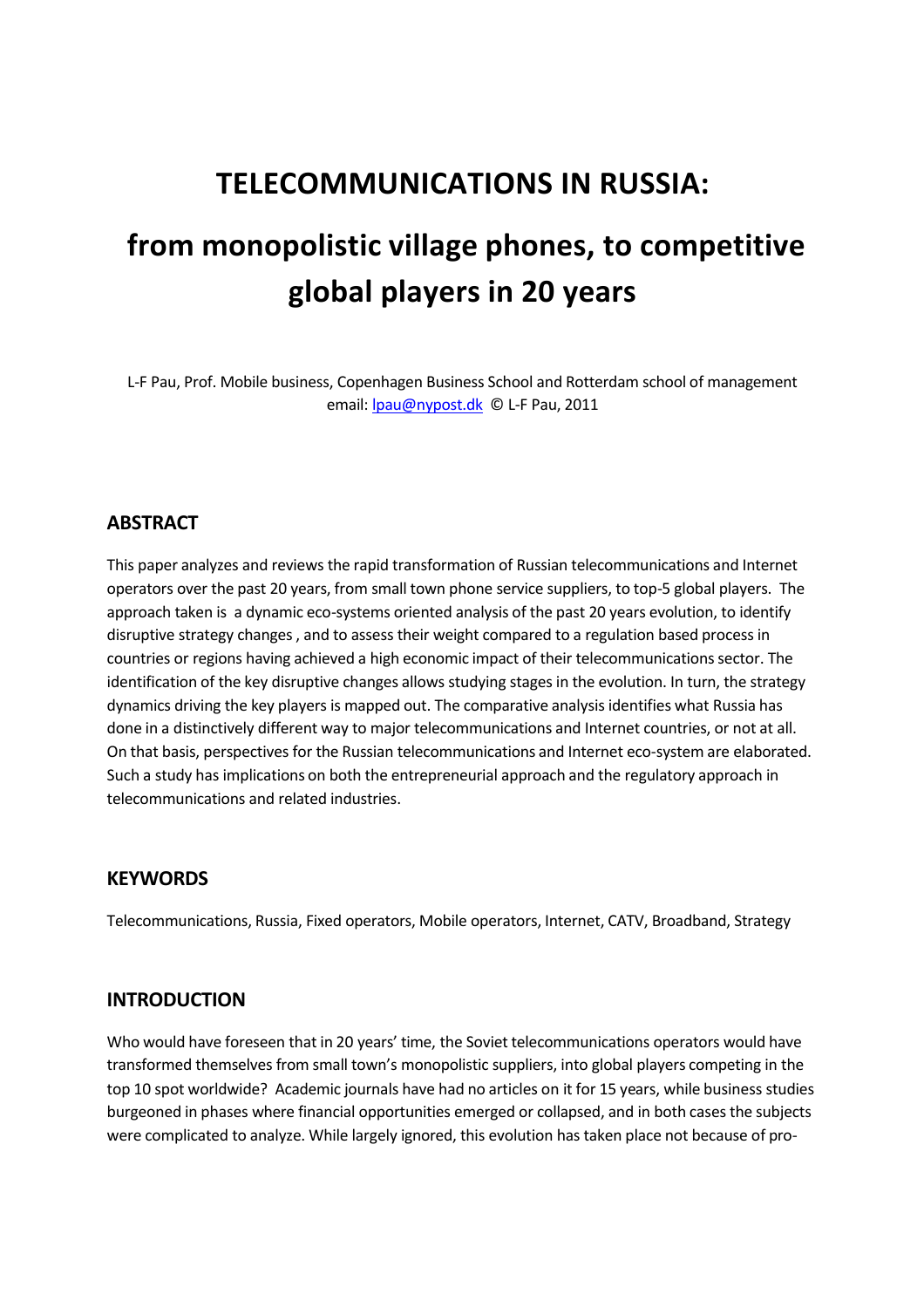active regulations, nor because of technological achievements, but because of systemic transformations tightly linked to some entrepreneurs and their political backers. This evolution is also very interesting as the home Russian market is geographically huge, and exhibits huge living standard discrepancies as well as low average revenue per user one would think would have constrained its growth.

The purpose of this paper is indeed an attempt to carry out a dynamic systems oriented analysis of the past 20 years evolution, to identify disruptive strategy changes , and to assess their weight compared to a regulation based process in countries or regions having achieved a high economic impact of their telecommunications sector. Such a study has implications on both the entrepreneurial approach and the regulatory approach, as well as for telecommunications dissemination in developing countries.

This research does not include neither telecommunications systems design and manufacturing, handsets/ terminals, or marketing / distribution networks , as it turns out that they all have had much less importance in Russia sofar than elsewhere, and can be treated essentially as competitive imports as the domestically controlled share is very small (as in India).

Almost none of the evidence is found in the academic literature, especially in English, so the key sources have been verbal reports, field work over many years (since 1987), and Russian language reports with their peculiar mix of claims / facts and hidden elements. The reader is especially strongly warned about the big difficulty in independently verifying some of the data or observations, and caution is thus asked not to expect exact accuracy. Many facts are quite detailed mostly because the systemic evolution has demonstrated an uncommon ability to rebound or die on a grand scale on oddities, or small and extreme deviations, akin large third moments of statistical distributions. Needless to say also, the "byzantine" aspects of the evolution are not to be looked upon in a purely rational deductive way.

The paper first identifies in Section 1 some key disruptive changes in the evolution of Russian telecommunications, the stages of which are described in detail in the following Section 2; in this way the reader can also map out the preambles and consequences of each change. Thereafter are identified in Section 3 key players, comprising holding companies, government bodies, Russian operators and some foreign actors; having earlier mapped out the historical evolution of events, in this way the reader can follow the strategic turns taken by each key player leading to these events. The last Section 4 further identifies failures, major discrepancies with worldwide trends, and structural deficiencies which may either lead to instabilities in the growth, or creative solutions to these challenges fueling yet another stage.

## **1. DISRUPTIVE CHANGES IN RUSSIAN TELECOMMUNICATIONS EVOLUTION**

The following entry point and disruptions can be identified from the situations described in the following Sections 2 & 3 in a stepwise staged way: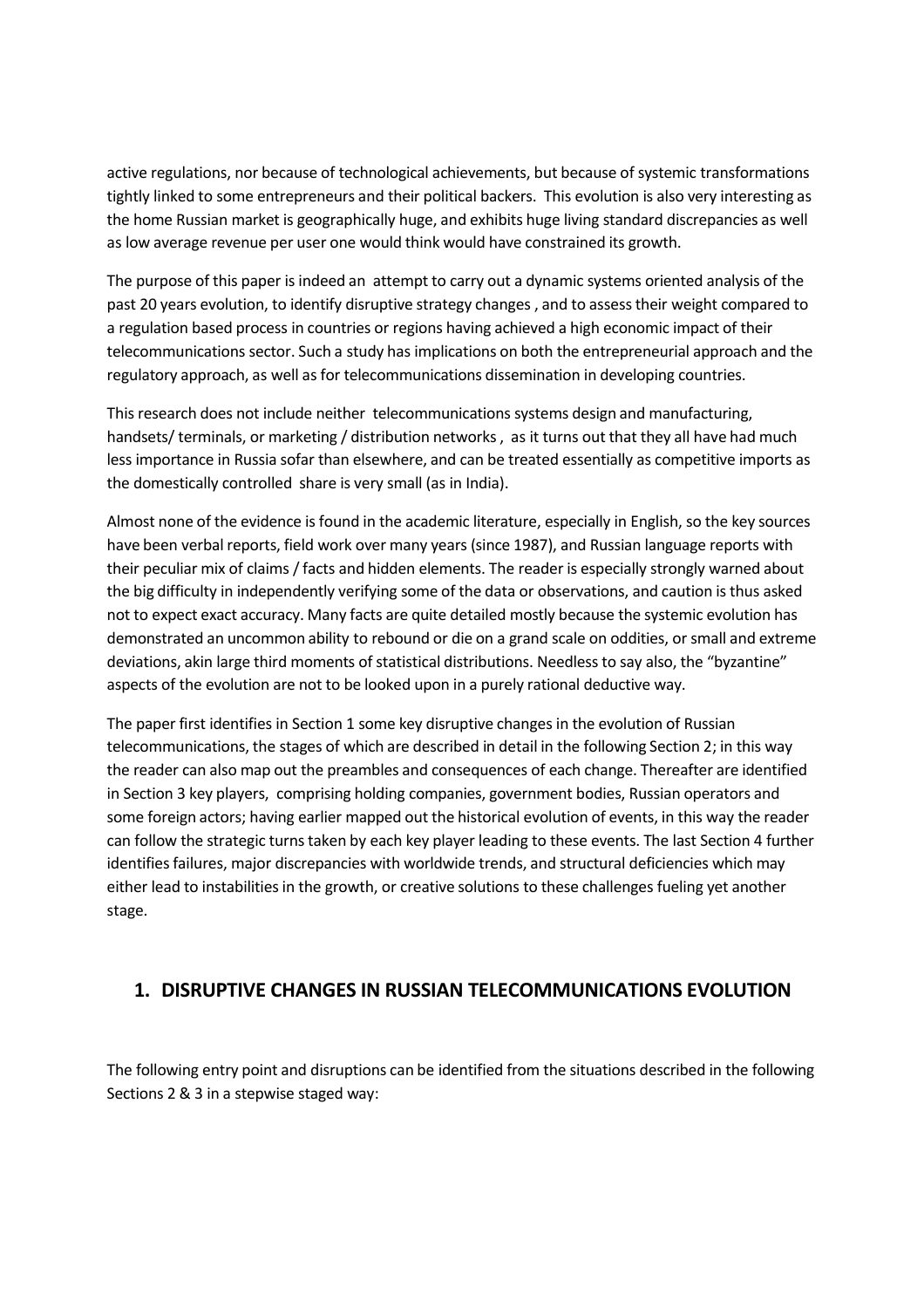Phase 0 (entry point) (1991): Existence and low growth of Soviet state controlled fixed and satellite operators, with in addition communications infrastructure owned by other state sectors (railways, oil and gas, defense) [1-2].The Soviet State collapses in 1991, with a short period of disorder resulting from it in the industry. The main body was the State Committee for telecommunications.

Disruption no 1 (1993) : Privatizations at local geographical level, often with speculative foreign financial investors and suppliers, alongside local mavericks , leading to the formation of over 3500 licensed communications operations , without technology consistence nor real interoperability. This included the formation of over 200 village/ town/ region / federal district operators, sometimes overlapping, with enormous management structures and rivalries, and almost always local or central political involvement / shareholdings.

STAGE 1: VERY FRAGMENTED and UNCOORDINATED INDUSTRY STRUCTURE

Disruption no 2 (1995): Central federal government creates a structure, Svyazinvest, in general to exert majority control over weak fixed operators, while letting entrepreneurs drive unchecked the establishment of so-called "alternative operators" which it did not see the importance of , namely mobile / cable / ISP operators.

STAGE 2: CENTRAL GRIP ON FIXED NETWORKS BY GOVERNMENT, and on MOBILE OPERATORS BY ENTREPRENEURS

Disruption no 3 (1998-2000): The Russian currency and economy collapses, with governments (central, local) offering no life-line to the many small fixed operators. A wave of mergers of the small fixed operators took place in principle on the basis of larger federal districts, leading to inter regional operators. Foreign mobile operators and suppliers, profiting from the low Ruble (RUB) exchange rate, bought large stakes in "alternative operators" and accelerated the digitization of the networks as well as a technological convergence around dominant world standards, with enormous subscriber growth as a result. Failing to make attractive enough Svyazinvest in view of a survival-mode privatization, the central government lets it absorb the incumbent dominant fixed long distance operator Rostelecom, the crosssubsidizations at which also represent a stumbling block in Russia's entry in to the World Trade Organization.

STAGE 3: CONCENTRATION, MOBILE OPERATORS SURGE AHEAD and BROADBAND TAKES OFF

Disruption no 4 (2003): As the ability to provide mobile coverage far outstrips the fixed teledensity increase amongst a more affluent population, a handful of mostly privately owned mobile operators became dominant , and obtain a rebalancing in their favor of interconnection tariffs levied by fixed networks.

STAGE 4: MOBILE OPERATORS TURN GLOBAL, BROADBAND EXPLODES and FIXED NETWORKS IMPLODE INTO ROSTELECOM SEARCHING FOR A NEW ROLE

Disruption no 5 (2007-2011) : 3G licenses are granted on very favorable terms to the dominant mobile operators, who , suffering from no uptake of value-added services and low ARPU in Russia, redeploy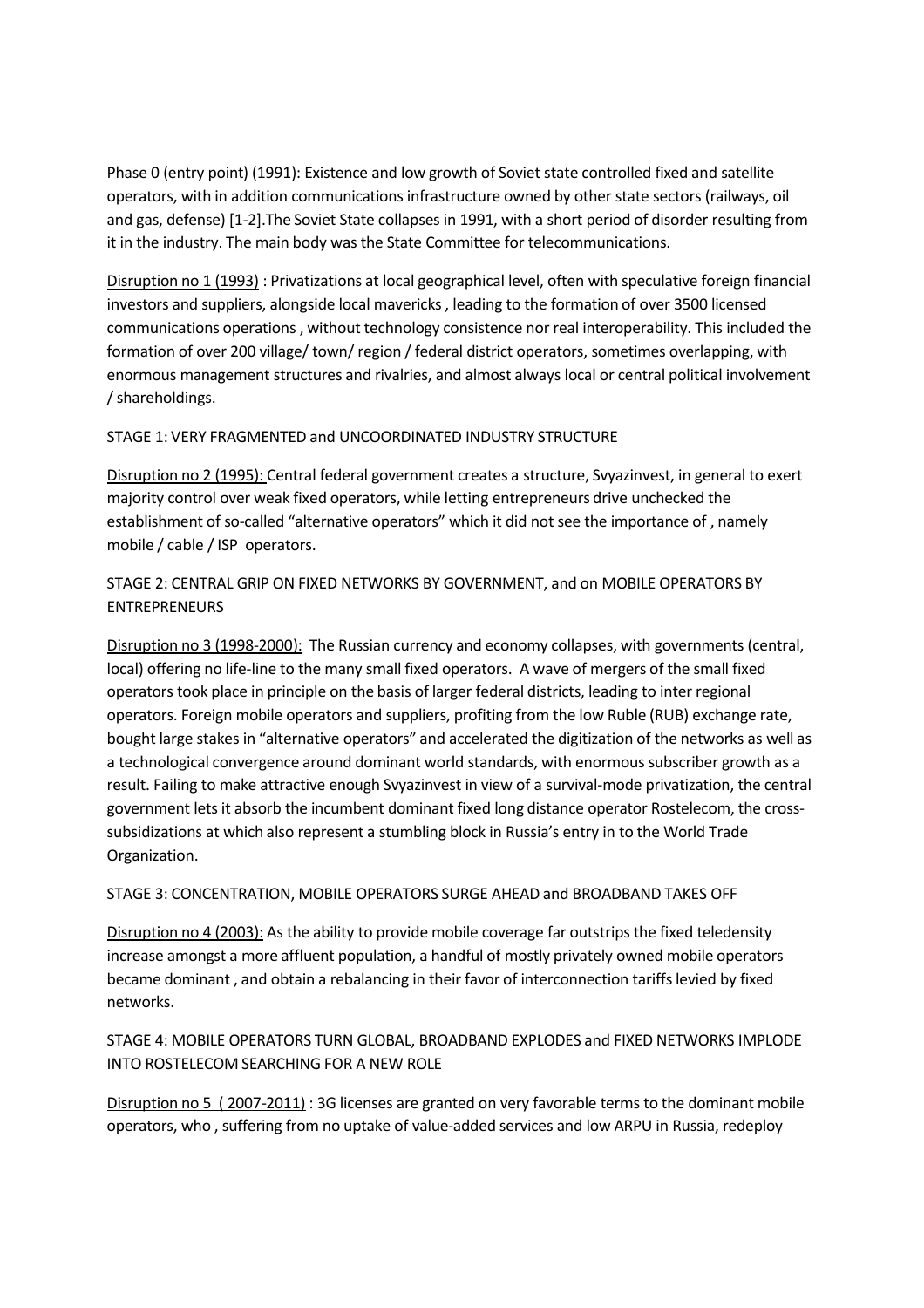their profits or creditworthiness into a global web of higher growth/ higher ARPU foreign investments worldwide . In 2011, one such mobile operator, Vimpelcom, by a share-swap, conquers the 5 th rank worldwide with 170 Million subscribers and a presence in 20 countries. The inter regional fixed operators are merged into Rostelecom, Svyazinvest will cease to exist, and Rostelecom is in search of a new role.

## **2. TELECOMMUNICATIONS ECO-SYSTEM DYNAMICS IN RUSSIA**

This Section makes a stage by stage analysis of the historical evolution from 1993 to 2011 in the Russian telecommunications eco-system. The transitions between stages are marked by the disruptive changes summarized in Section 1, the forerunners to which, and consequences of which, appear in this Section 2, amidst of course many other events. At most stages are analyzed the main evolutions in all major branches of the sector: fixed telephony, mobile communications, Internet access and services, broadband access, CATV, satellite communications, enterprise communications.

## **2.1.STAGE 1: VERY FRAGMENTED and UNCOORDINATED INDUSTRY STRUCTUR**E

Until 1993, all telecoms were fully controlled by the Ministry of Communications; in 1993 local operators were privatized in such a way that each "oblast" or republic or large city received one provider. Rivalries sometimes led to the creation of several though. Rostelecom became the single national fixed longdistance network provider .Shares were originally allocated as follows: management 5 % (common shares), employees 35 %( 10 % common shares, 25 % non-voting preferred), for sale through auction 22 % (common shares), governments 38 % (common shares) and a higher share of votes.

In 1994 was passed a law for licenses and a "regulator" was created (Goskomsvyaz) ;there was no consensus on updates to this law, which was summed up in 2 subjective pages open for interpretations; a license can be held only by a Russian legal entity (Rule 578) . In 1995 a law was passed on telecommunications .Radio frequencies were separately licensed and fees determined separately (Sept 1 Decree 552) ; operator licenses are only for 15 years; this was not really changed after the new telecommunications law of 2004 ;it is unclear if spectrum licenses are included in infrastructure costs when operating expenses are calculated for tariff regulation.

As a result of that process, there were originally 85 privatized fixed operator, mostly regional (see the main ones in Table 1), until Svyazinvest later was formed in 1995 taking over 51 % of votes (in average) over the following one-two years. Many were not or only very thinly traded, on the RTS Stock Exchange (Moscow); US ADR's were often issued; market cap could therefore only be calculated on the basis of indicative bid prices of common or preferred shares. The data show a very high revenue/ access line when taking purchasing power into consideration, meaning most fixed lines were actually installed at public or private organizations, and not at residences. The fixed operator productivity measured in access lines / employee was appallingly low. Regional operators used only little their own funds, but a lot of foreign supplier credits (50 %) and minimal regional development funds (3 %). Equipment leasing was often used as well e.g. from RusLizing Svyaz.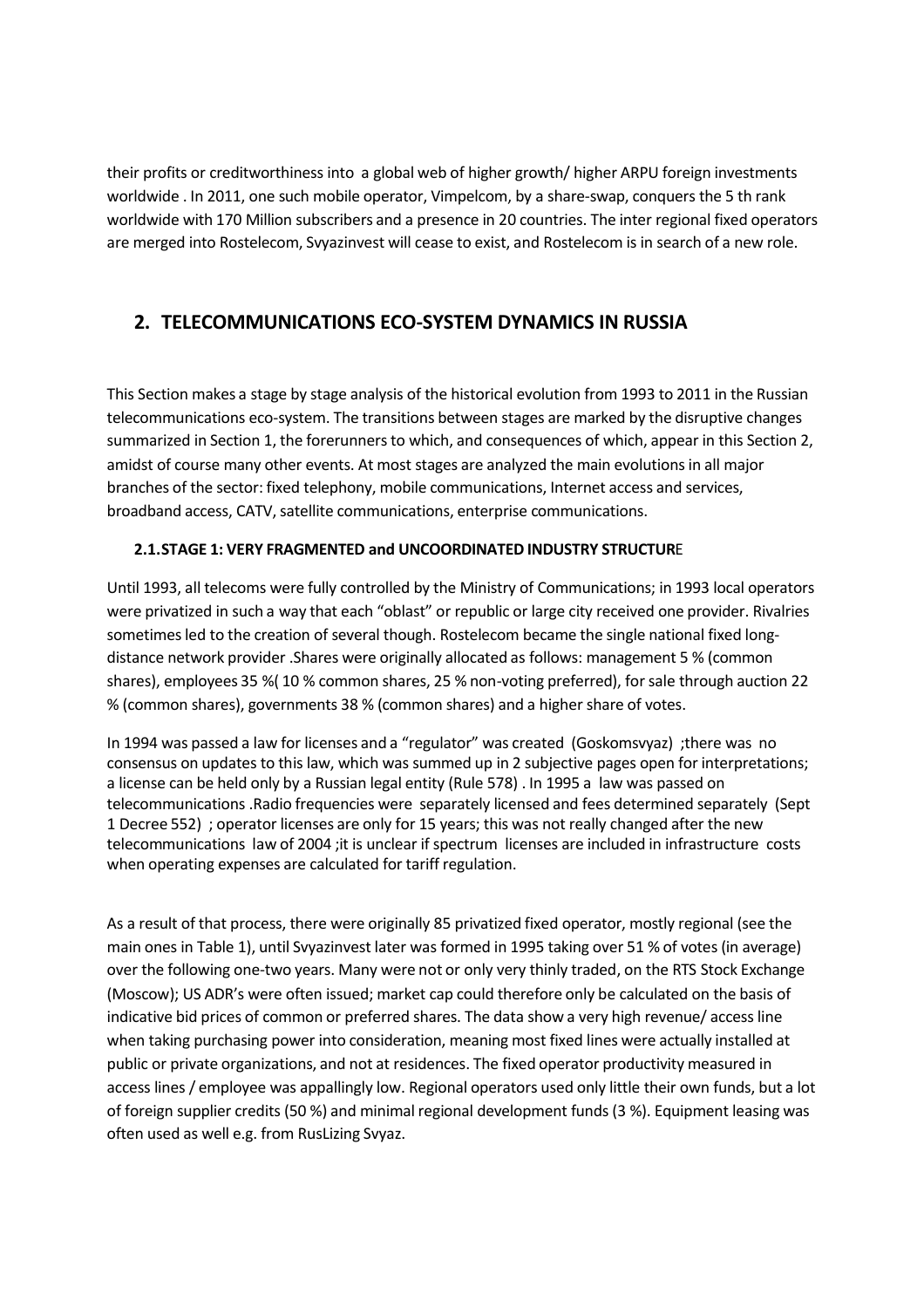Residential users in 1997 often had to pay a monthly charge, plus a huge installation fee to get a fixed telephone (1997: 1,1 Million RUB). The European Bank for Reconstruction and Development estimated at 30 USD/month (1997) the average revenue per line needed to trigger investments; this threshold just excluded a very large majority of the population at that time.

| Main Regional        | <b>Access lines</b> | Revenues /    | Net profit /       | <b>Access lines</b> | Remarks            |
|----------------------|---------------------|---------------|--------------------|---------------------|--------------------|
| telecom operators    | in use              | Access line / | <b>Access line</b> | per                 |                    |
|                      | (2005)              | year (USD)    | (USD)              | employee            |                    |
| Tambov Electrosvyaz  | 170000              | 151           | 8                  | 42                  | Merged into Center |
|                      |                     |               |                    |                     | Telecom            |
| Kaliningrad          | 114000              | 283           | 47                 | n/a                 |                    |
| Electrosvyaz         |                     |               |                    |                     |                    |
| Novgorodtelecom      | 120800              | 206           | 29                 | n/a                 |                    |
| Vologda Electrosvyaz | 127500              | 208           | 34                 | 40                  |                    |
| Chita Electrosvyaz   | 130000              | 209           | 9                  | n/a                 |                    |
| Orel Electrosvyaz    | 130100              | 141           | 19                 | n/a                 | Merged into Center |
|                      |                     |               |                    |                     | Telecom            |
| Karelia Electrosvyaz | 140700              | 246           | 14                 | 39                  |                    |
| Ryazan Electrosvyaz  | 151000              | 208           | 19                 | n/a                 | Merged into Center |
|                      |                     |               |                    |                     | Telecom            |
| Ivtelecom            | 161500              | 184           | 25                 | 48                  |                    |
| Ulyanovsk            | 166800              | 169           | 30                 | n/a                 |                    |
| Electrosvyaz         |                     |               |                    |                     |                    |
| Tyumentelecom        | 167000              | 327           | 27                 | 45                  |                    |
|                      |                     |               |                    |                     |                    |
| Lipetsk Electrosvyaz | 180000              | 199           | 35                 | 72                  | Merged into Center |
|                      |                     |               |                    |                     | Telecom            |
| Khabarovsk           | 184700              | 400           | 34                 | 34                  |                    |
| Electrosvyaz         |                     |               |                    |                     |                    |
| Tver Electrosvyaz    | 189600              | 201           | 22                 | 39                  | Merged into Center |
|                      |                     |               |                    |                     | Telecom            |
| Novosibirsk          | 379 200             |               |                    |                     |                    |
| Municipal Telephone  |                     |               |                    |                     |                    |
| system               |                     |               |                    |                     |                    |
| Elektrosvyaz         | 168 500             |               |                    |                     |                    |
| (Novosibirsk)        |                     |               |                    |                     |                    |
| Murman Electrosvyaz  | 194300              | 292           | 47                 | 54                  |                    |
| Smolensksvyazinform  | 199800              | 146           | 10                 | 21                  | Merged into Center |
|                      |                     |               |                    |                     | Telecom            |
| Udmurttelecom        | 250000              | 222           | 43                 | 63                  |                    |
| Krasnoyarsk          | 266000              | 401           | 44                 | 35                  |                    |
| Electrosvyaz         |                     |               |                    |                     |                    |
| Irkutsk Electrosvyaz | 272400              | 322           | 26                 | 39                  |                    |
| Saratov Electrosvyaz | 290000              | 166           | 16                 | 60                  |                    |
| Lensvyaz             | 295800              | 187           | 30                 | 58                  |                    |
|                      |                     |               |                    |                     |                    |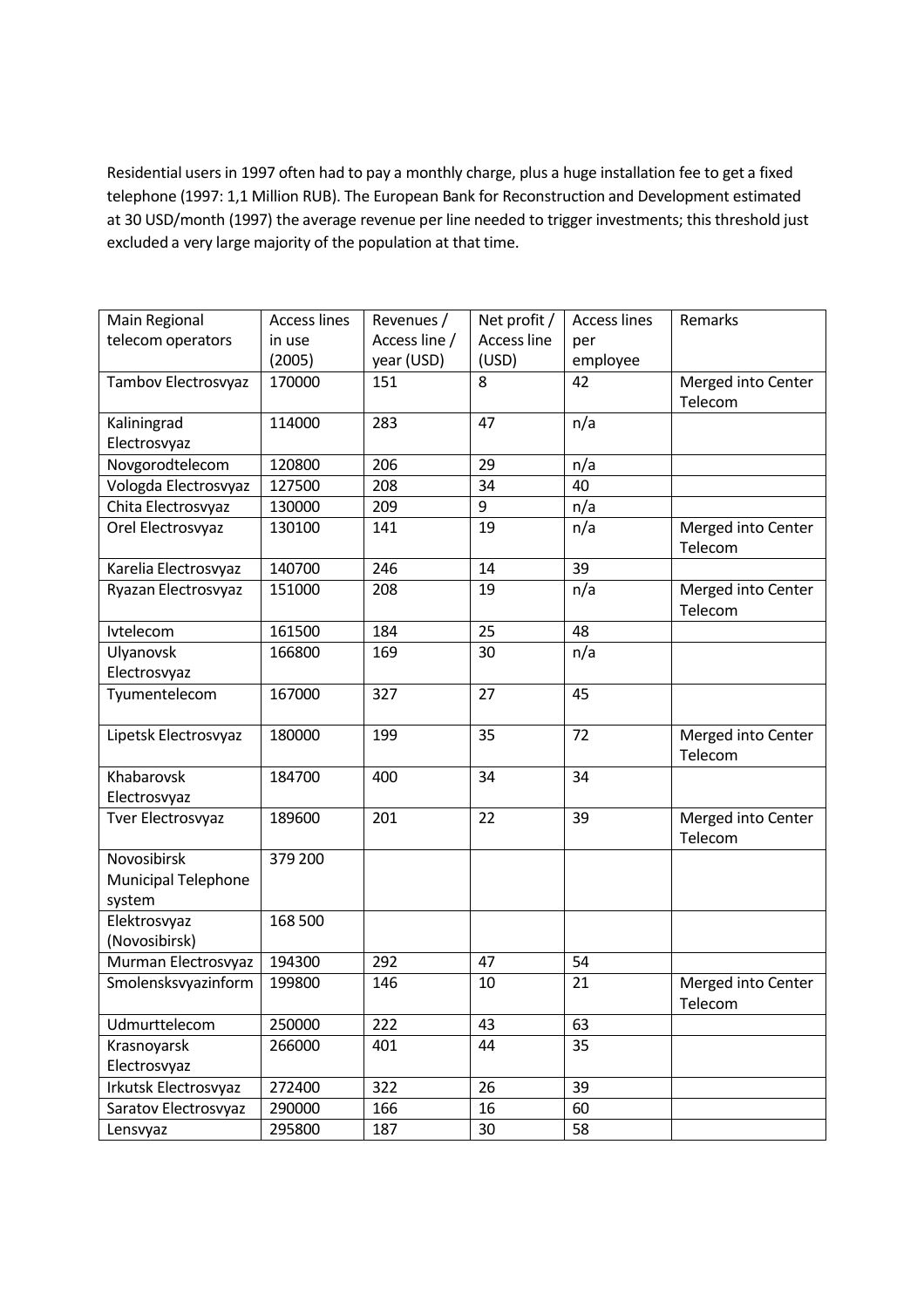| Uralsvyazinform (in<br>Perm)           | 382200  | 321 | 89 | 50  | Owns GSM<br>operations                    |
|----------------------------------------|---------|-----|----|-----|-------------------------------------------|
| Svyazinform                            | 459000  | 268 | 89 | 58  |                                           |
| Chelyabinsk<br>Samara Svyazinform      | 641 000 | 258 | 67 | 58  | 132 000 rural users;                      |
|                                        |         |     |    |     | has a CDMA                                |
|                                        |         |     |    |     | network                                   |
| Rostov Svyazinform                     | 490000  | 208 | 14 | 50  |                                           |
| (Rostov on Don)                        |         |     |    |     |                                           |
| Nizhnovsvyazinform                     | 553000  | 196 | 65 | 59  |                                           |
| Kubanelectrosvyaz<br>(in Krasnodar)    | 558000  | 317 | 63 | 45  |                                           |
| Moscow City                            | 3849000 | 113 | 17 | 226 | 80 % subs. are                            |
| <b>Telephone MGTS</b>                  |         |     |    |     | households but                            |
|                                        |         |     |    |     | bring only 30% of<br>revenue              |
| Petersburg City                        | 1708000 | 97  | 22 | 270 | Svyazinvest owns                          |
| <b>Telephone PTS</b>                   |         |     |    |     | only 38 % with                            |
|                                        |         |     |    |     | many unnamed                              |
|                                        |         |     |    |     | other key                                 |
|                                        |         |     |    |     | shareholders                              |
| St Petersburg Intl                     |         |     |    |     | Long distance and<br>intl. lines for      |
| and long distance<br>telephone (SPMMT) |         |     |    |     | Petersburg City                           |
|                                        |         |     |    |     | Telephone                                 |
|                                        |         |     |    |     | customers;                                |
|                                        |         |     |    |     | Svyazinvest has 38                        |
|                                        |         |     |    |     | % shares but 50,6 %                       |
|                                        |         |     |    |     | of votes                                  |
| <b>DELTA Telecom (St</b>               |         |     |    |     | Founded in 1991                           |
| Petersburg) (brand:                    |         |     |    |     | and was the first                         |
| Skylink)                               |         |     |    |     | cellular operator in<br>Russia with a NMT |
|                                        |         |     |    |     | 450 network which                         |
|                                        |         |     |    |     | got migrated to                           |
|                                        |         |     |    |     | CDMA ; it has                             |
|                                        |         |     |    |     | Coverage between                          |
|                                        |         |     |    |     | Karelia and                               |
|                                        |         |     |    |     | Leningrad oblasts                         |
|                                        |         |     |    |     | (expanding further                        |
|                                        |         |     |    |     | to Novgorod, Pskov)<br>for CDMA2000 at    |
|                                        |         |     |    |     | 450 MHz (Lucent                           |
|                                        |         |     |    |     | supplied) ; Skylink                       |
|                                        |         |     |    |     | brand is used also in                     |
|                                        |         |     |    |     | Moscow via                                |
|                                        |         |     |    |     | Moscow Cellular                           |
|                                        |         |     |    |     | Communications                            |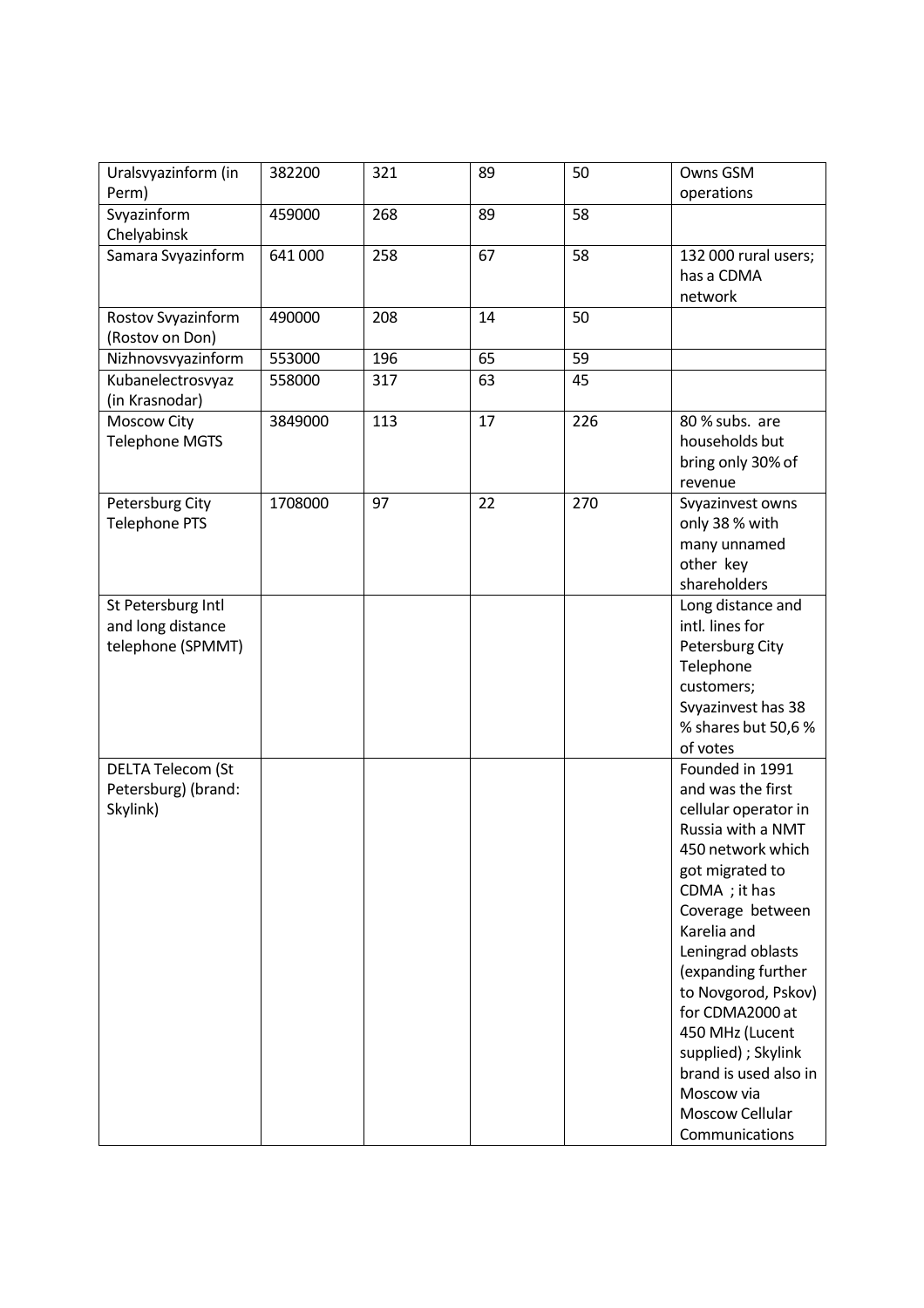|                                            |     |    |    | (MCC); 130 000<br>customers in 2005;<br>DELTA has majority<br>in OAO TeleNord (<br>Murmansk area)                                                                                                                                                                                                                                                                                                                                             |
|--------------------------------------------|-----|----|----|-----------------------------------------------------------------------------------------------------------------------------------------------------------------------------------------------------------------------------------------------------------------------------------------------------------------------------------------------------------------------------------------------------------------------------------------------|
| MCC (Moscow<br>Cellular<br>Communications) |     |    |    | MCC was one of the<br>first operators in<br>Moscow with NMT-<br>450, and remained<br>long the 3 <sup>rd</sup> biggest<br>cellular operator<br>there; its subscriber<br>base declined<br>strongly after 1998;<br>it got big Sberbank<br>loans                                                                                                                                                                                                  |
| <b>MCTR</b>                                |     |    |    | MCTR plans,<br>develops, finances<br>and supports the<br>operations of<br>telecommunications<br>in CIS; it also<br>participates in GSM<br>operations in Chita<br>region; MCTR<br>had GSM services in<br>Yekaterinburg<br>through affiliate<br>Uraltel ; Uraltel is<br>owned by MCTR,<br>Rostelecom and<br>several local<br>partners;<br>MCTR in 1996 has<br>GSM JVs:<br>Sibintertelecom and<br>Recom in Russia<br>and Coscom in<br>Uzbekistan |
| <b>RUSSIAN AVG</b>                         | 223 | 36 | 65 |                                                                                                                                                                                                                                                                                                                                                                                                                                               |

Table 1: Main regional and cellular operators in Stage 1; as Rostelecom was not a regional operator, it is on purpose not included; Sources: RINALCO Plus [27], AK&M, NAUFOR; for additional details, also on the regional or small fixed operators not listed here, see [3]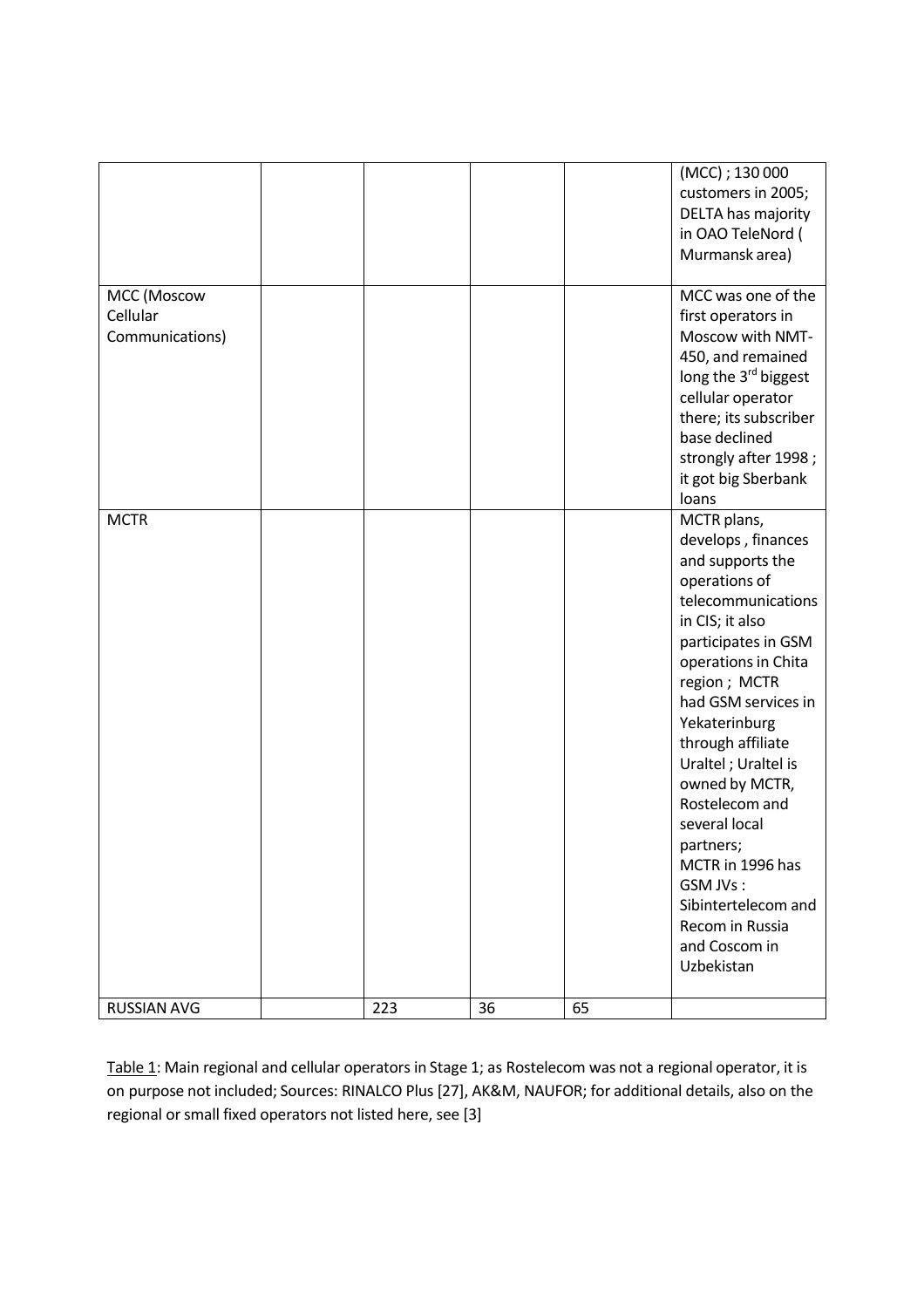In 1991 there were only 500 users of public wireless communications in all of Russia, using NMT450.

At that stage, Internet access was very limited and over PSTN only.

In St Petersburg, Metrocom created in late 1990's an Internet backbone using fiber laid in underground metro tunnels.

Network construction and equipments were made subject to separate approvals, and inspections were by a separate Directorate (see Table 2 and [3]). Also most CIS countries, including the Russian Federation, did not recognize certificates or test results from others, and documentation must be provided in Russian; test and certification laboratories included Tatincom / Persel, Combellga.

| License or certification                      | Authorization entity                                 |
|-----------------------------------------------|------------------------------------------------------|
| Frequencies                                   | State Committee for radio frequencies (GKRCh),       |
|                                               | part of Ministry of Communications of Russian        |
|                                               | Federation                                           |
| Use of frequencies                            | Gossvyaznadzor of Russian federation                 |
| Commercial service                            | Regional Gossvyaznadzor                              |
| <b>Field Trial service</b>                    | Ministry of Communications of Russian Federation     |
| Import of equipment                           | Gossvyaznadzor of Russian Federation, and            |
|                                               | <b>Gossstandard under Ministry of Communications</b> |
| Registration                                  | Regional Gossvyaznadzor                              |
| Base station registration                     | ,,,,,,,,,,,,,,,,,,,,,,,,                             |
| Registration of operator company as a license | ,,,,,,,,,,,,,,,,,,,,,,,,,,,,,                        |
| holder                                        |                                                      |
| Temporary certification                       | Gossvyaznadzor of Russian Federation                 |

Table 2: Licenses and certifications required for commercial operation in Russian Federation [3]; for details on the Regulator, see Section 3.1.5.

## **2.2.STAGE 2: CENTRAL GRIP ON FIXED NETWORKS BY GOVERNMENT, and on MOBILE OPERATORS BY ENTREPRENEURS**

Having sold off a 49% share in 85 of Russia's 87 regional telephone operating companies in 1993, the government pooled its remaining 51% interest in these companies to create a holding company, called Svyazinvest. This holding company was created during the summer of 1995 in order to bolster the rate of growth of public networks in Russia and to develop a common management policy for those networks. Additionally, government sought to create a major competitor to Rostelecom. In anticipation of Svyazinvest's future role as a competing entity, the Ministry of Communications granted Svyazinvest a license to develop a long-distance and international network. Also, it was maybe not yet intent, but a possibility, to let Svyazinvest itself have foreign investors, just like the regional operators had as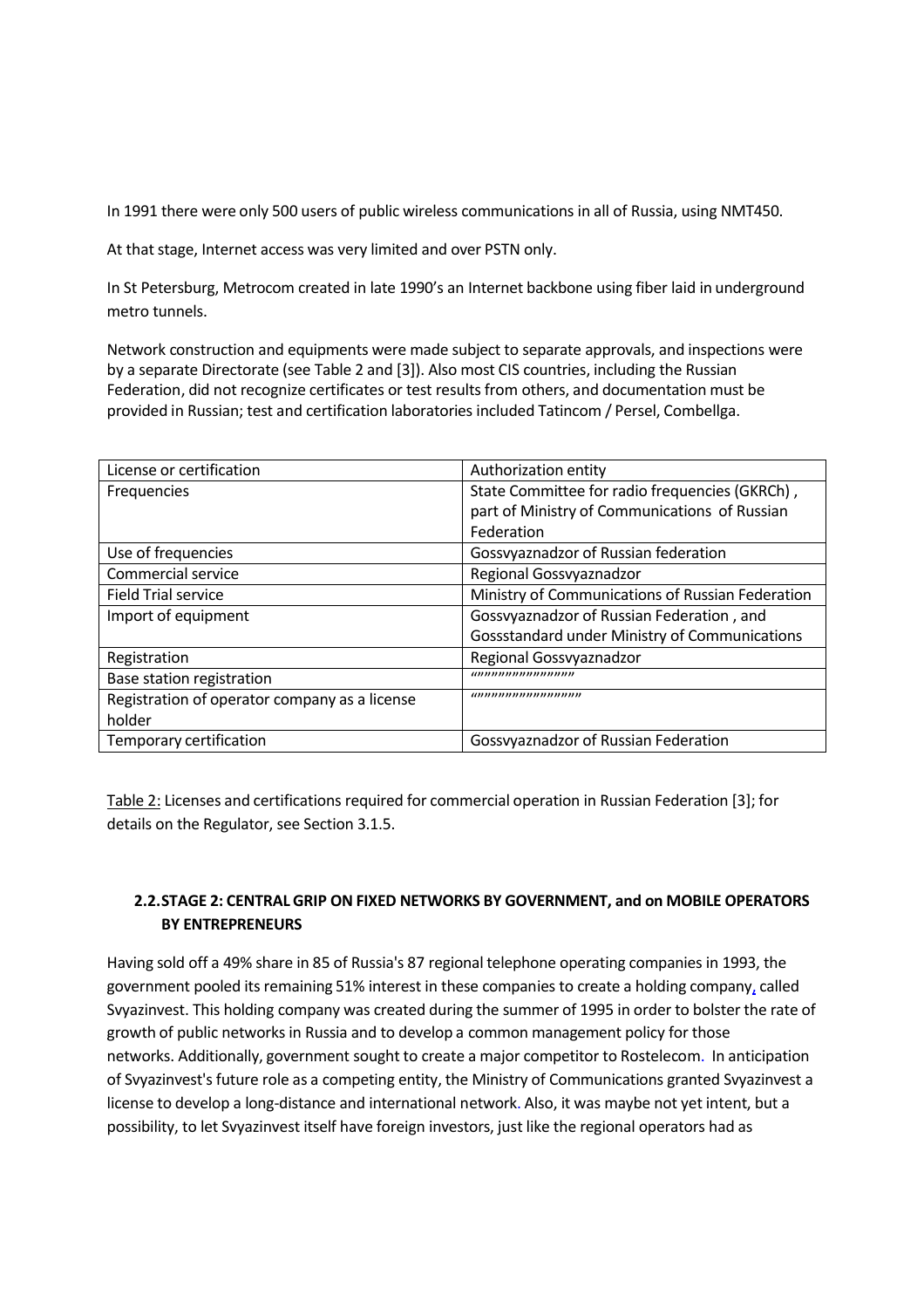shareholders foreign merchant banks, telecom equipment suppliers or operators. This very complex web of conflicting interests existed throughout this stage.

At the operational level, the many legacy systems posed unsolvable technical problems in fixed networks ; in 1998 IBM/ AMDOCS was awarded a mammoth billing project to replace multiple billing systems supporting 35 M wireline users of Svyazinvest (180 systems in 7 regions).

Mobile networks on the contrary grew and grew in terms of coverage and revenues, although much less in terms of subscribers as the addressable market was constituted mostly of companies and privileged users. In 1998, the average mobile ARPU was 215 USD in Moscow! Mobile phones used to symbolize the nasty side of the "New Russia" with sky high prices, bad service, and well-connected customers "showing-off"; there was little competition [4]. As fanciness got linked to the mobile phone model you used, bundling of terminals with the subscription was an unrealistic commercial proposition. Thus, from that stage on, all users had to buy or rent the terminals separately from their pre-paid or postpaid subscription (with the exception of the commercial launch periods).

In the same phase, driven largely by entrepreneurial thinking, emerged a categorization of operators, aimed at profiling and preserving the independence of mobile and broadband operators, as well as those of corporate network owners. The categories recognized by Government were:

i.-Traditional operators: this included companies run partly or entirely by OAO Svyazinvest, as well as MGTS, Lensvyaz, Komi Svyaz and the largest long distance operator Rostelecom;

ii.-Corporate communications operators: for companies in transport, logistics, such as: Transtelecom, Gasvyaz, Gaztelecom, Gazcom, EES Telecom, Makomnet, Metrocom;

iii.-"Alternative operators" : licensed operators started by entrepreneurs, with or without joint ventures with foreign capital, such as ISP's , mobile operators, WLL operators, and some of business communications operators; these alternative operators had a larger subscriber base in Moscow than traditional operators already since 2002;

Corporate communications operators represented a typical example of bypass, the negative consequences of which are well known. But they provided modern services to a limited number of privileged subscribers; also they accumulated experience to diffuse later into the two other operator categories [5].

Private business users were interested in mobile networks .When Russian Telecommunications administration allowed 3 standards: NMT, GSM and AMPS they forgot or did not know that AMPS had no mandatory roaming .Paging networks also were encouraged. From 1997-1998, mobile operators Vimpelcom and MTS had dual band GSM networks. Pre-paid subscriptions emerged as the dominant type, even for large ARPU, simply because of the hassle and risks involved in the banking / payment systems; it is still so today.

Despite advantages over wireline, and its suitability for Russia's low telephone density of 14 %, wirelessin-the-local-loop (WLL) vendors in 1997 had great difficulties in penetrating the market; the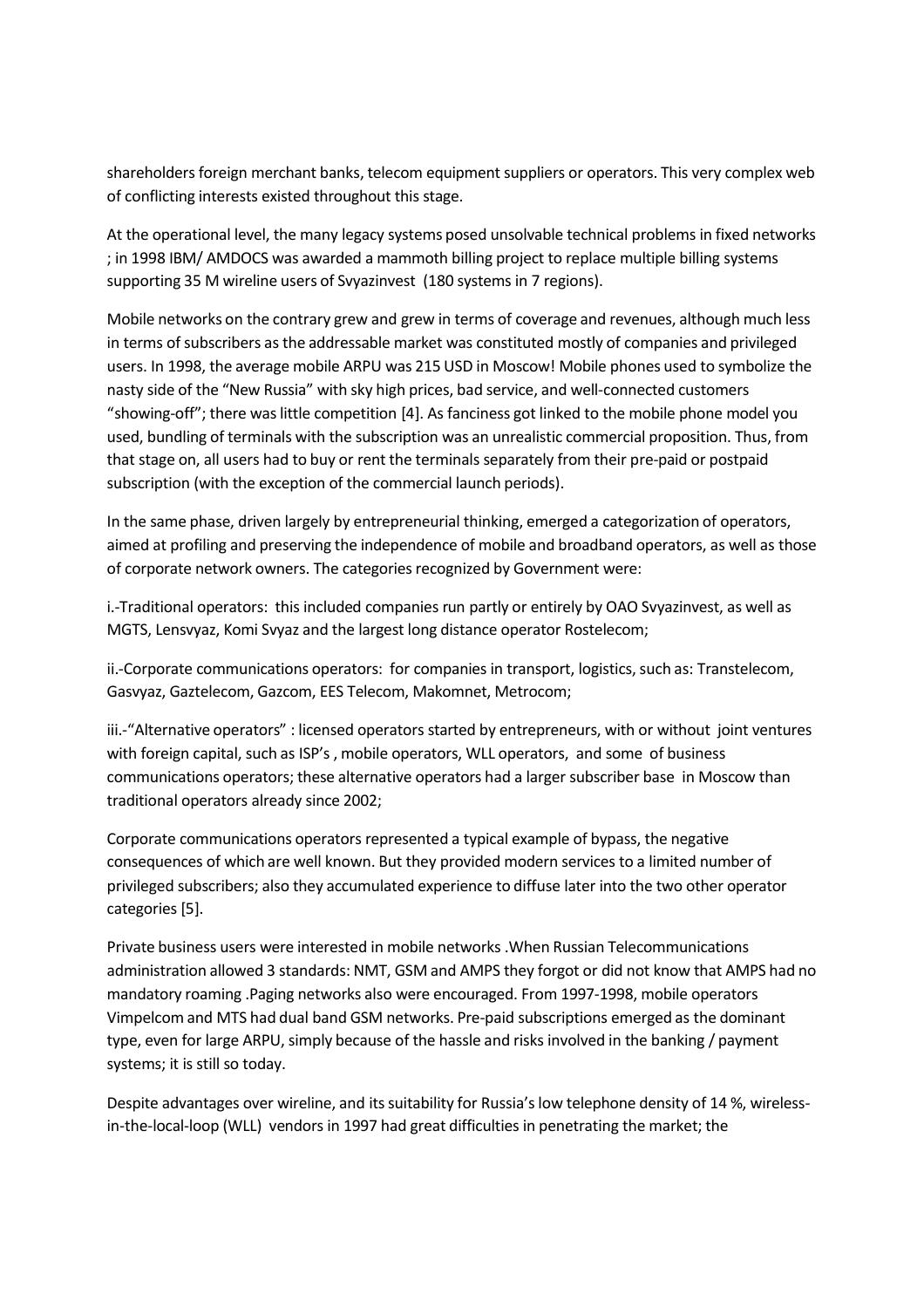reasons were the certification processes, and frequency allocation, which were only improved slightly much later (6 months certification). In 1997 there were CDMA WLL tenders in the 828-831/ 873-876/ MHz bands; Hughes and Tadiran led that market; at that time the Ministry of Communications assigned CDMA to WLL networks only. The State Commission on radio frequencies (GKRCh), an agency of the Ministry of Communications (MOC) (Table 2) freed up for WLL 450 MHz and 800 MHz bands which were previously used only for NMT 450 and AMPS cellular; prior to that only the 2,3 GHz band was allocated for WLL. WLL vendors had the advantage in Russia over the rest of Europe of landing contracts for hybrid/ mobile networks because WLL licenses were in Russia made available to both fixed and cellular operators .Furthermore, the operator (often a regional operator) had the ability to charge higher WLL tariffs, which generated revenues to subsidize the provision of less profitable fixed services .At the same time, if cellular providers acquired WLL, they could sell spare capacity on cellular networks to fixed telephone clients ; E-TDMA equipment found a niche amongst AMPS cellular networks operating in the same 800 MHz frequency band as TDMA.

When the Russian economy's collapse came about in 1997-1998, the unrealistic situation mostly in the mobile area turned around; the market shrank drastically and the ruble (RUB) fall did not help: several cellular operators were squeezed between low traffic and huge foreign currency denominated credits and telecommunications equipment bills. In 1997-1998, prepaid subscriptions were made at a loss and infrastructure investments fell. NMT450 operator Moscow Cellular communications was hardest hit due to its about 50 % corporate users. Nevertheless, both Vimpelcom and MTS then launched for the middleclass unique offers bundling a cheap terminal and a voucher for limited pre-paid use; people were queuing up! A price war in mobile raged into 1999. In fixed networks, Svyazinvest had a nominal growth of only 5 %. Rostelecom reduced workforce by 5 % in 1998. The 1998 crisis also caused many regional operators tariff and payment problems with accumulated debt to vendors; large debts were restructured and foreign investors lost out in a big way. Although fiber is key to data traffic growth, in 1998 only 54 % of the installed capacity was used.

Amidst such a background, financial investors and investment banks saw treasures. An incredible number of events were staged 1993-2001 by the likes of EPIC, Goldman Sachs, Barings, CS First Boston, KPMG, Renaissance capital, Commerzbank, ING Barings, JP Morgan, Lehman Brothers, Telecominvest etc. . . .

| Operator (with RTS    | 2002 Turnover MUSD | Number of mobile       | <b>Notes</b>              |
|-----------------------|--------------------|------------------------|---------------------------|
| symbol if applicable) | (GAAP)             | subscribers            |                           |
| <b>MTS</b>            | 1361               | 9 910 000 (2003); 60   | See Section 3.2.4.;       |
|                       |                    | Msubs in total (2005); | <b>Collaboration with</b> |
|                       |                    | 52,59 Msubs (Q3-2007)  | Vodafone on handset s     |
|                       |                    | in Russia              |                           |
| Vympelkom (NYSE: VIP) | 779                | 7 950 000 (2003); 45   | See Sections 3.2.3. and   |

#### **2.3.STAGE 3: CONCENTRATION, MOBILE OPERATORS SURGE AHEAD and BROADBAND TAKES OFF**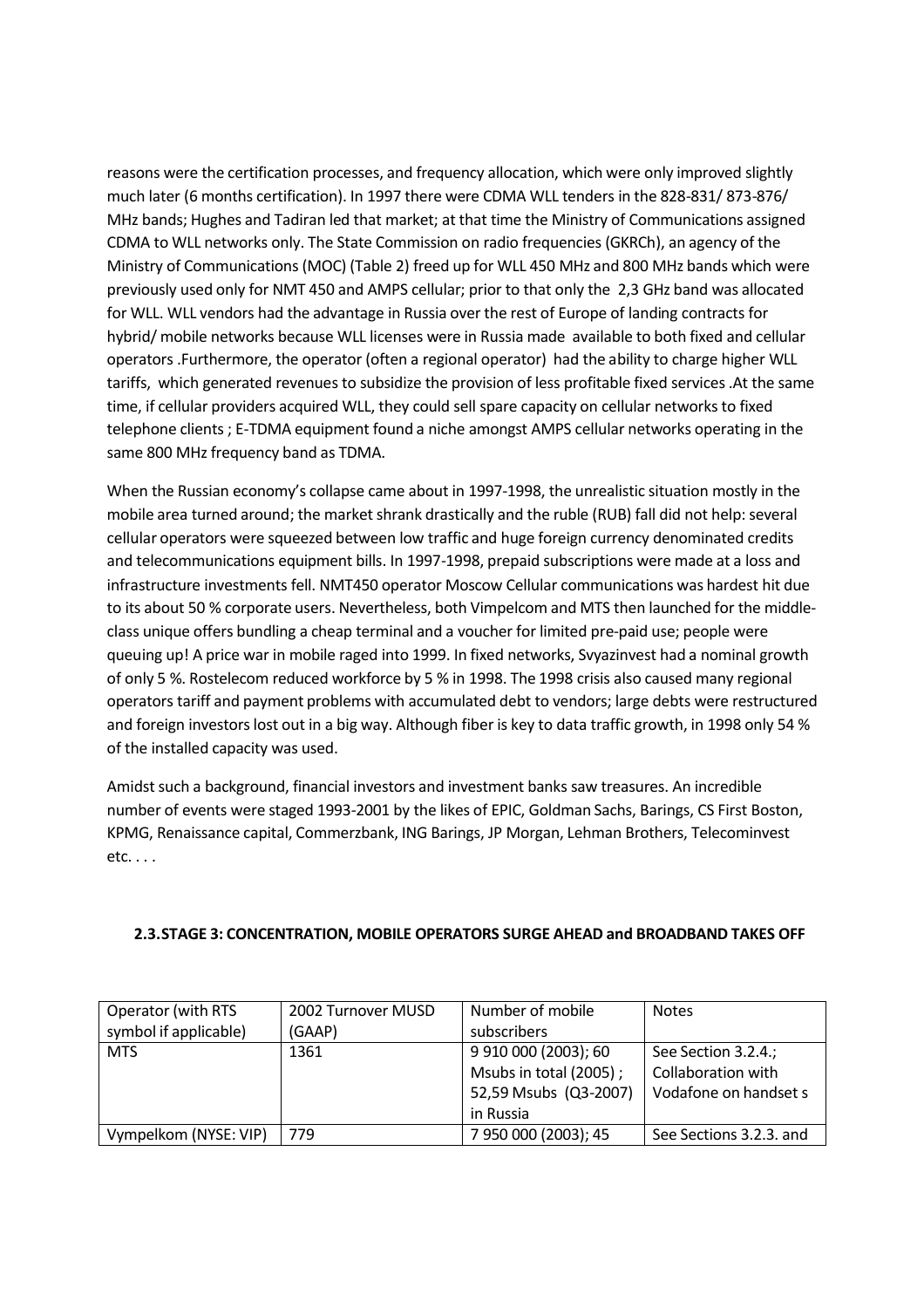| (Brand: Beeline)<br>Megafon                                                         | 409                                     | Msubs (2005); 50,08<br>subs (Q3-2007)<br>4 645 350 (2003); 22,8     | 3.3.2.; 2008 employees:<br>38400; ownership:<br>Altimo 39,2 % and<br>Telenor 39,6 % of<br>capital following<br>shareholder agreement<br>of 2010; employees<br>own 2,1 % capital and<br>free float 27,3 % (2010)<br>See Section 3.3.3.                                                                                                                                            |
|-------------------------------------------------------------------------------------|-----------------------------------------|---------------------------------------------------------------------|----------------------------------------------------------------------------------------------------------------------------------------------------------------------------------------------------------------------------------------------------------------------------------------------------------------------------------------------------------------------------------|
|                                                                                     |                                         | Msubs (2005); 33,38<br>Msubs (Q3-2007)                              |                                                                                                                                                                                                                                                                                                                                                                                  |
| Rostelecom (RTKM)                                                                   | 810                                     |                                                                     | Government has 38 %<br>of shares and 51% of<br>votes; controls still over<br>80-85 % of international<br>traffic and a large share<br>of long distance;<br>foreign investors own<br>about 30 % of common<br>stock and 10% of non-<br>voting ; owns a coast to<br>coast microwave<br>backbone and 11000 km<br>of optical fiber; approx.<br>37000 employees and<br>3000 executives |
| Tele 2 Russia                                                                       |                                         | 8,54 Msubs (Q3-2007);<br>18 M subs (2010)<br>(mobile and broadband) | See Section 3.3.1.                                                                                                                                                                                                                                                                                                                                                               |
| Uralsvyazinform                                                                     | 471                                     | 837373 (2003) ; 4,81<br>Msubs (Q3-2007)                             |                                                                                                                                                                                                                                                                                                                                                                                  |
| Center telecom (Tsentr<br>Telecom) (Moscow<br>region) (ESMO)                        | 522                                     | 6 M fixed subs. (2002)                                              | Made up by 17 smaller<br>regional operators                                                                                                                                                                                                                                                                                                                                      |
| Volga Telecom (Nizhny<br>Novgorod)                                                  | 34,7                                    |                                                                     | Established 2002<br>integrating 10 regional<br>carriers                                                                                                                                                                                                                                                                                                                          |
| Sibir Telecom (ENCO)<br>(Novosibirsk)                                               | 389                                     | 4,19 Msubs (Q3-2007)                                                |                                                                                                                                                                                                                                                                                                                                                                                  |
| <b>Yenisey Telecom</b>                                                              | 335                                     | 160 486 (2003)                                                      |                                                                                                                                                                                                                                                                                                                                                                                  |
| Moscow City Telephone<br>Network (MGTS)                                             | 322                                     |                                                                     | Has about 600<br>corporate clients                                                                                                                                                                                                                                                                                                                                               |
| North West Telecom (St<br>Petersburg) (formerly<br>Petersburg Telephone<br>network) | 321; 2008 revenue :<br><b>24,5 BRUB</b> | $\mathbf 0$                                                         | Svyazinvest has 50,7%<br>of votes; 2008<br>employees about 21<br>000 ; absorbed regional                                                                                                                                                                                                                                                                                         |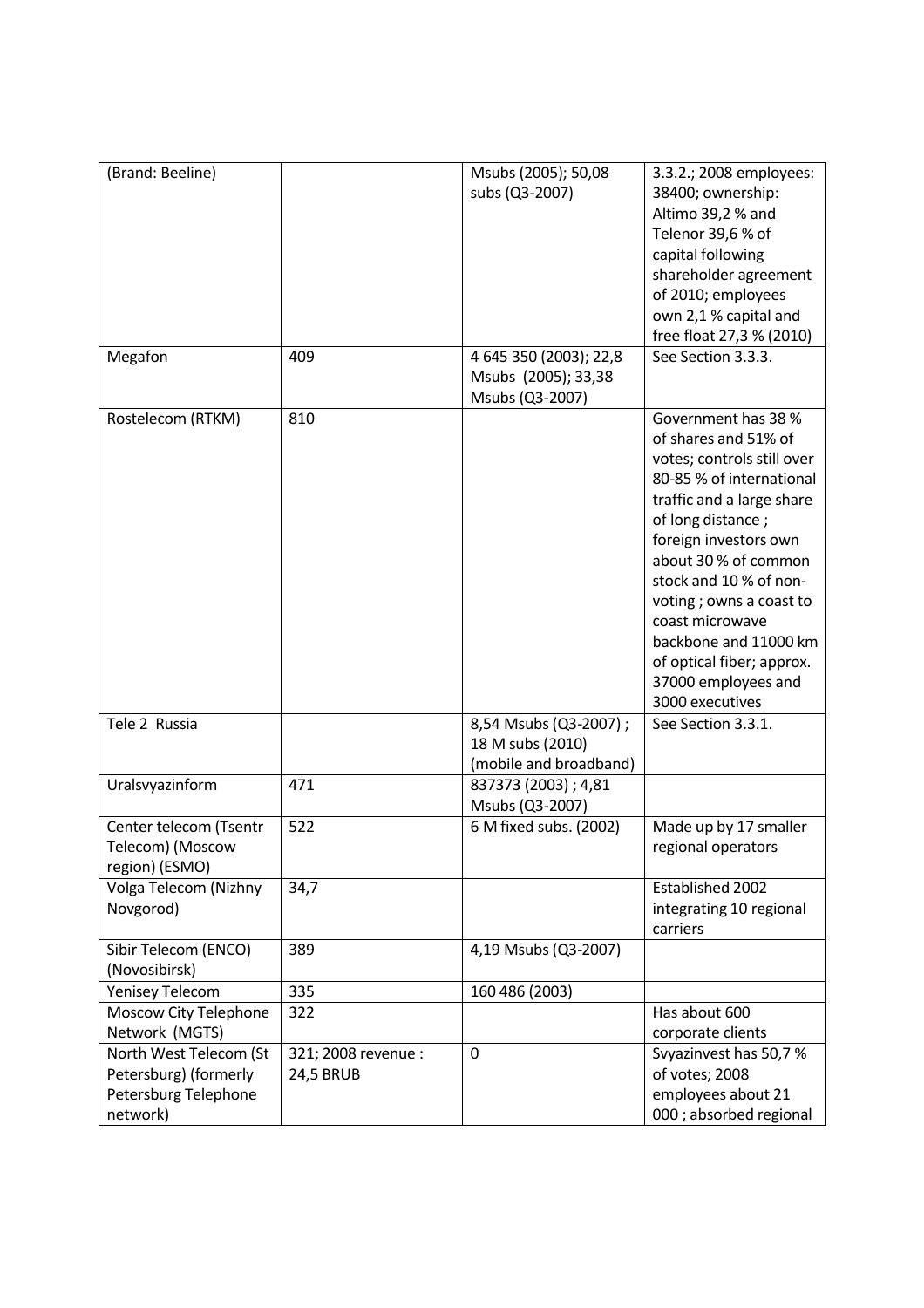| St Petersburg Long<br>distance telephone<br>(Peter Star)      |      |                                          | operators in North West<br>region; also part-owns<br>Telecominvest and their<br>billing company Peter<br>Service; 198<br>lines/employee (2008)<br>Significant US<br>ownership                                                 |
|---------------------------------------------------------------|------|------------------------------------------|-------------------------------------------------------------------------------------------------------------------------------------------------------------------------------------------------------------------------------|
| Transtelecom (TTK)                                            | 40,4 |                                          | 53000 km Fiber optic<br>backbone owned by 17<br>railways incl. RZhd; 960<br>PoPs; VPN's for<br>logistics services; 33 %<br>of national long<br>distance traffic; goal to<br>reach 15% of residential<br>broadband market also |
| Dalsvyaz (ESPK)<br>(Vladivostok)                              | 170  |                                          |                                                                                                                                                                                                                               |
| Sovintel                                                      | 145  |                                          | Was considered a threat<br>to Rostelecom; was<br>bought by Golden<br>Telecom                                                                                                                                                  |
| Central Telegraph                                             | 40,2 |                                          |                                                                                                                                                                                                                               |
| Bashinformsvyaz                                               | 73,1 |                                          |                                                                                                                                                                                                                               |
| Komisvyaz                                                     | 35,5 |                                          | AMPS system                                                                                                                                                                                                                   |
| Lensvyaz                                                      | 33,5 |                                          |                                                                                                                                                                                                                               |
| <b>Kazan GTS</b>                                              | 12,5 |                                          |                                                                                                                                                                                                                               |
| Southern<br>Telecommunications<br>(Krasnodar) (ST<br>Company) |      |                                          |                                                                                                                                                                                                                               |
| <b>SMARTS (Samara)</b>                                        |      | 860 000 (2003) ; 3,92<br>Msubs (Q3-2007) | 25 % owned by<br>Rostelecom; GSM<br>network; has Euroset<br>as MVNO on its network                                                                                                                                            |
| <b>NSS</b>                                                    |      | 268 142 (2003)                           |                                                                                                                                                                                                                               |
| <b>Tomsk Cellular</b>                                         |      | 169 926 (2003)                           |                                                                                                                                                                                                                               |
| communications                                                |      |                                          |                                                                                                                                                                                                                               |
| Yekaterinburg 2000                                            |      | 155 699 (2003)                           |                                                                                                                                                                                                                               |
| Sibchallenge                                                  |      | 138 000 (2003)                           |                                                                                                                                                                                                                               |
| Multiregional transit<br>telecom                              |      | None directly                            | Major mobile transit,<br>signalling, roaming and<br>bit-timing operator in<br>84 regions; is a GRX<br>provider                                                                                                                |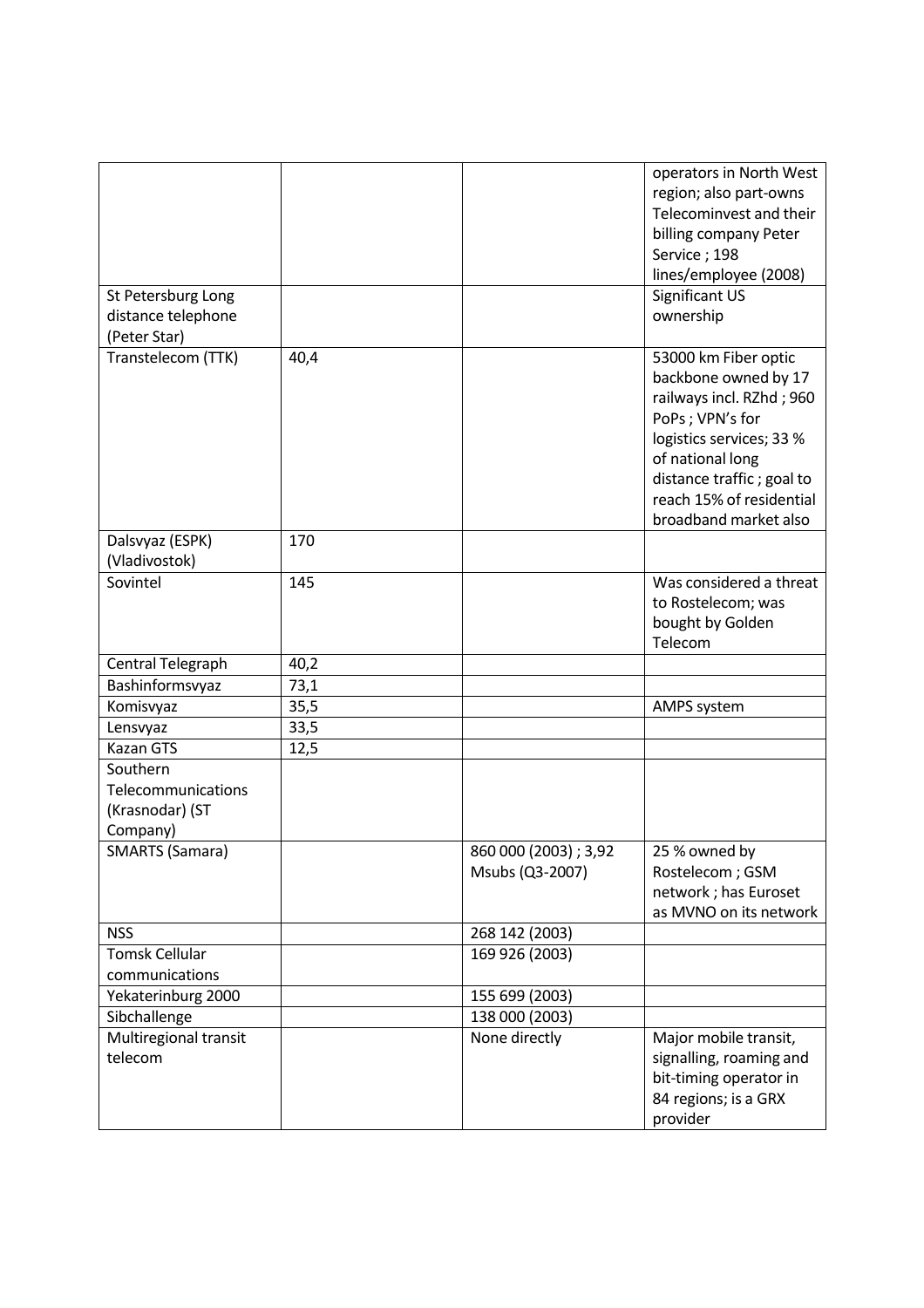Table 3: Major operators in Russia in Stages 2 and 3; Sources: Company reports, RBS, Sotovik Analytical Information agency, Kommersant, Wireless Intelligence

The crisis of 1998 demanded structural reforms which, rather than being initiated by the Regulator in public interest, were initiated almost solely by Government and entrepreneurs as direct stakeholders. In many ways, this was a phase of bail-outs in disguise amidst nationalistic voices, leading to a concentration and to a much smaller list of main operators (Table 3).

A plan by Government to sell off first 25 % of Svyazinvest and then 26 % to western strategic investors failed because the Italian STET backed off suddenly [6] .The Duma also wanted to keep Russia Russian .To make Svyazinvest more attractive, government's stake in Rostelecom was transferred to Svyazinvest, the previous competitor.

In yet another act of despair, in 1999 the Ministry of Communications granted 1700 new licenses to provide communications services, bringing the total number of licenses to 5200 granted since 1993.

In 2002, Svyazinvest created 7 larger inter regional operators by forcing the mergers of many (but not all) of the smaller regional operators (Table 1), and received a 4 BRUB Sberbank loan. In 2002 Rostelecom was reorganized also into 7 enlarged branches uniting 17 territorial centers of long distance communications and TV broadcast. The7 inter regional operators, usually quoted as separate entities on stock exchanges, even despite the 51 % Svyazinvest take over, often owned 2-5 % of Rostelecom. The creation of the 7 inter regional operators did not solve many issues, such as very high tariffs in some regions, high interconnect rates, and lack of investments to increase the teledensity. In 2004, the governments sold its direct shares in some of these inter regional operators: Tsentr Telecom, Uralsvyazinform, Volga Telecom, South Telecommunications Co, but of course retained majority control via Svyazinvest. Rostelecom reinvested 460 MUSD from the sale of its stake in Golden Telecom (see Section 3.3.1.); it had trouble with its institutional shareholders like shaky bank KIT Finans.

Fake attempts at creating a spirit of competition failed. Rostelecom was claimed to lose 20-30 % of the long distance market as the 7 larger interregional carriers could in principle use their own networks for long distance connections, and choose a network operator for the transit of international traffic.

The fixed line market in 2006 represented 10,1 BUSD (54 % corporate, 45 % residential), with segments: 100<fixed ARPU<2000USD/month (64 % of corporate segment), >2000 USD/month (36 % of corporate segment) [7].

But already in 2003 it was acknowledged that only 26 % of the fixed infrastructure equipment used was up to world standards; 75 % of the networks had to be modernized; for a while switches and routers were almost all imported, and far less than 20 % sourced from local design centers such as Kvant Intercom, Russian telecom company Ltd, Minsk Computer engineering production association, besides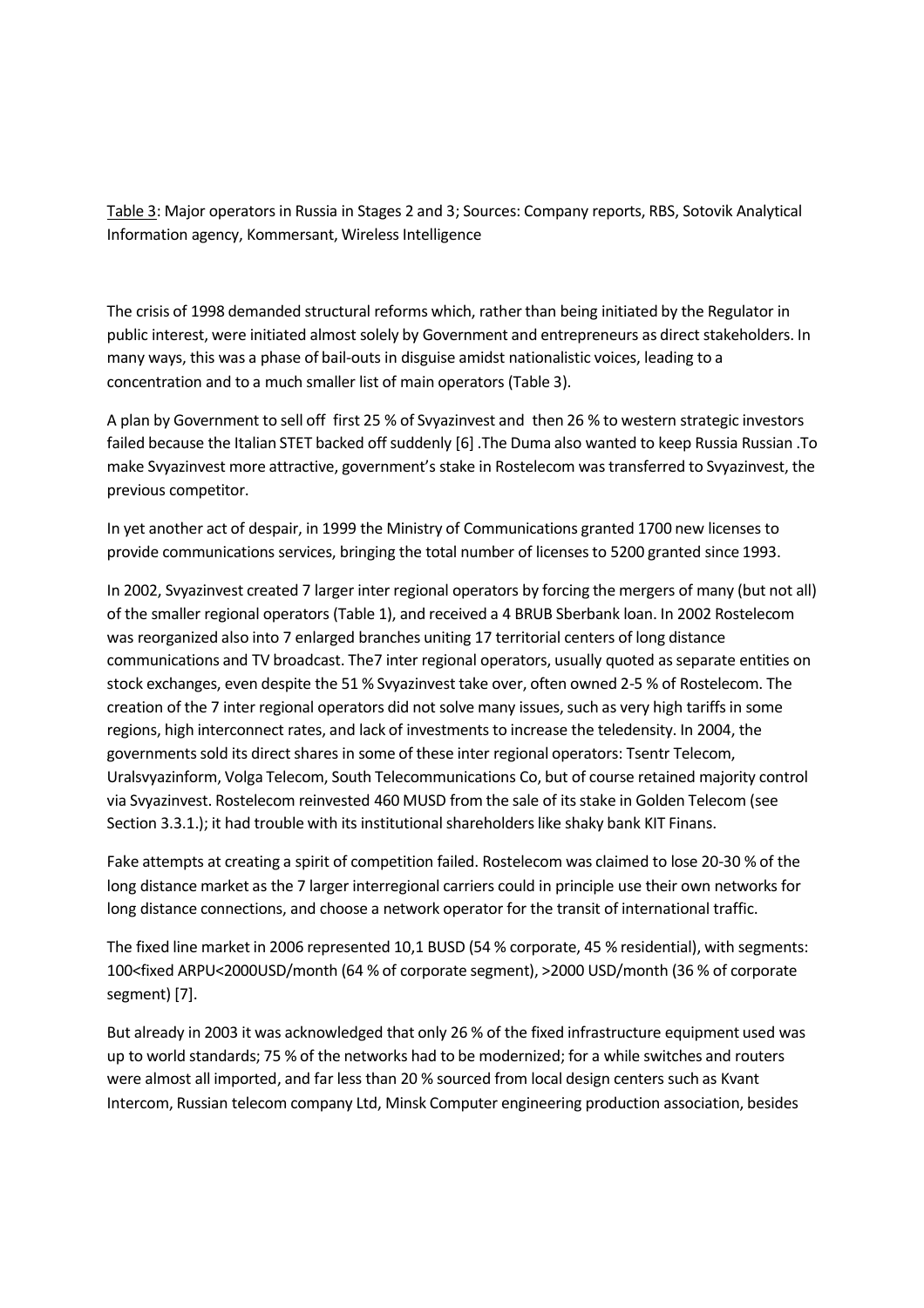joint-ventures with foreigners (still 80 % of market). These local companies wrongly betted their R&D on DECT, TETRA and other odd technologies.

No surprise therefore those by early 2002, 6 Million people were on waiting lists to get in-house fixed residential telephones. From 2004 the number of telephone subscribers increased only at a rate of 4-5 %/year and traffic by 20 %, so infrastructure renewal was urgent .Digital exchanges allowed to increase subscriber lines. The majority of fixed operators used rather high tariffs for long distance calls, starting from the 5 th zone, splitting the excess between inter regional operators and long distance operators. The incongruity of tariffs (difference between long distance and local tariffs) got reduced from 30 times in 2000 to 9 times in 2003. The 10% of excess prices on long distance calls (mostly charged to companies) were the major source of subsidizing non profitable services (regions or privileged categories). The Regulator was not energetic in rebalancing long distance/ local tariffs; it was made slowly and stumbled on what should be reasonable network access rates to the Rostelecom network. Because of all this there was intense migration to mobile providers, and to a lesser extent to those Internet providers offering VOIP.

Regarding mobile telecommunications, over 200+ cellular operators existed for real or on paper in 2002; all technologies thinkable were featured: NMT, AMPS, DAMPS, CDMA, GSM, DCS, PHS, TETRA and others among which different Wireless in the local loop (WLL) designs .For a full table of names, ownership and characteristics, see [8]. Eight larger GSM operators with licenses in 10 or more big regions in 2000 were consolidated into 4: Vimpelcom, AFK Sistema (MTS), Telecominvest and Smarts. What made these into very attractive investment propositions at that time were high growth, very low subscriber acquisition costs (about 23 USD even in 2004 i.e. two blended ARPU months), and churn policies of scrubbing out inactive pre-paid users (MTS: 6 months, Megafon: 3 months).

But the main development was the acquisition into the previously-strong, but currently weakened, mobile operators MTS, Vimpelcom and Megafon primarily, by foreign operators who obtained blocking minority stakes in capital and/or in votes. Also some foreign operators decided to try to build themselves majority owned mobile operators in joint ventures. The essential element of these moves was that they all brought experience, commercial organization, and forced a technology convergence (AMPS, DAMPS and almost all CDMA networks were migrated into GSM) .Subscribers grew again at large rates but above all on a large scale (see Table 3); they were sometimes forced to it thanks to the characteristic of the Russian market since about 2001 that terminals are not bundled with a subscription, so a technology change meant a change of terminals paid by the user (normally low end phones with reduced functionality). The 2005 ARPU of mobile operator MTS in Russia was 8,9 USD/month (MTS claimed to be profitable from 2,5 US cents/minute); Megafon ARPU was higher at 14 USD/month. Despite these rather low numbers, the three largest mobile operators in this Stage3 had profit margins in the 50 % range, compared to a 32 % worldwide average. The failure to generate revenue from value-added mobile services persisted; several costly WAP projects foiled in 2000 [9]; there were at most a couple thousand WAP users , due also to a lack of WAP enabled phones.

A telecommunications law made effective in Jan 2004 tried timidly to make the market more transparent, and to strengthen competition mostly in mobile. But, despite this growth and the ubiquity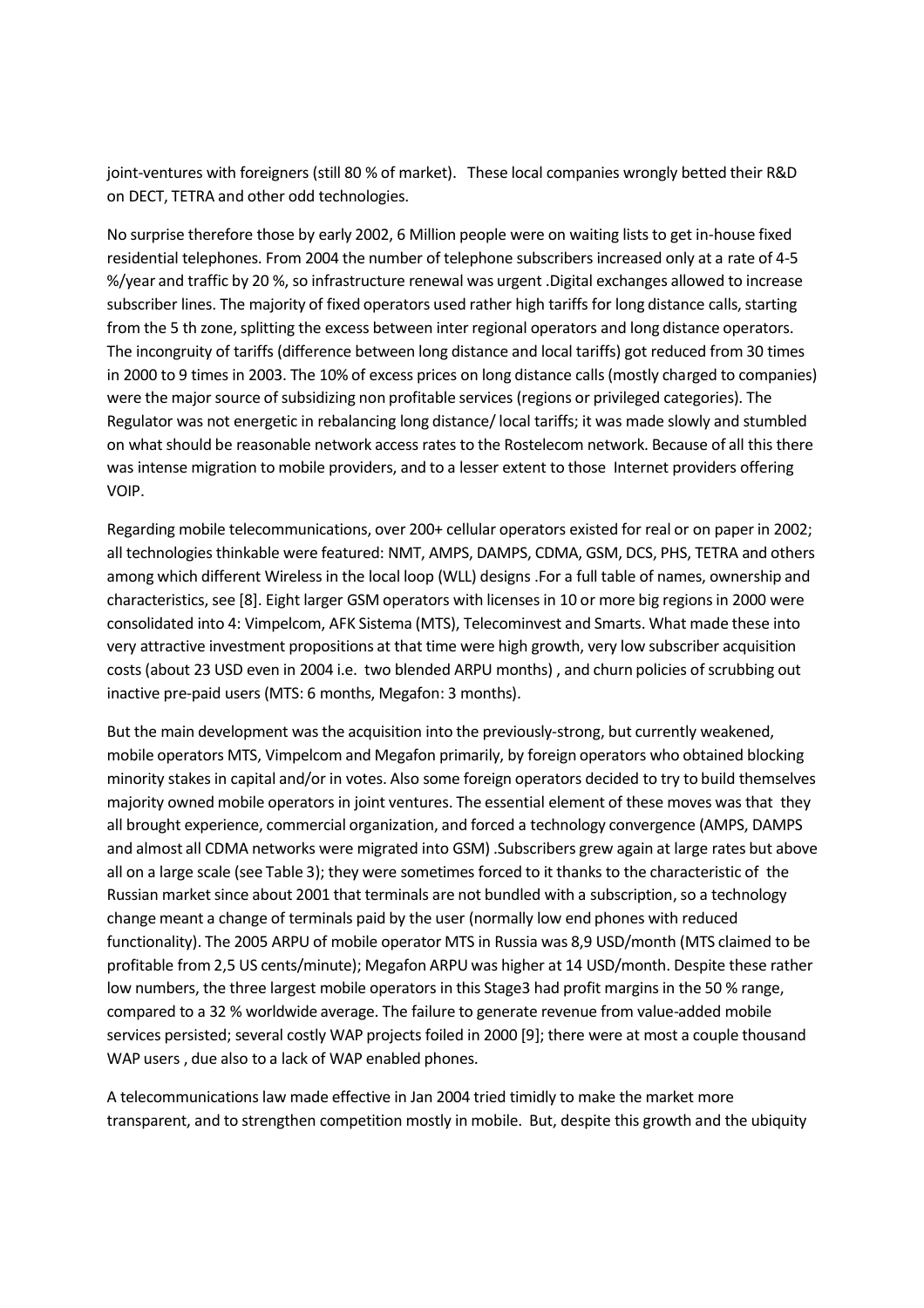mobile communications did offer, it did not resolve the huge living standard discrepancies between regions; mobile tariffs were set by operators to be affordable for Moscow and 2-3 large cities, but *not* elsewhere( see Table 4) . Despite the high uncertainty in these data, it shows that in many federal districts, only the rich could afford mobile communications on a continuing basis , and that tariffs in Siberia/ Far East were outrageous.

| <b>FEDERAL</b>  | 2004       | 2004 Annual gross average | Mobile consumption share in       |
|-----------------|------------|---------------------------|-----------------------------------|
| <b>DISTRICT</b> | ARPU/month | income/person (USD)       | Monthly gross average income of a |
|                 | (USD)      |                           | subscriber                        |
| Central         | 14,5       | 3668                      | 4,7%                              |
| Northwestern    | 12,1       | 1041                      | 13,9%                             |
| Volga           | 8,5        | 968                       | 10,5%                             |
| Southern        | 8,2        | 744                       | 13,2%                             |
| Ural            | 10,8       | 543                       | 23,8%                             |
| Siberian        | 10,7       | 621                       | 20,6%                             |
| Far Eastern     | 20,7       | 333                       | 74,5%                             |

Table 4: Mobile affordability across federal districts (2004); Source: iKS Consulting and [5]

The first large ISP MTU-Inform had 100 000 subscribers in 2000, besides the other large RTCOMM.ru . In 2003 12% of the population accessed Internet, but only 4 % from home. Some ISPs wanted to offer pay-TV via broadband ADS L (e.g. MTU-Intel in Moscow). In many rural areas, there was "no problem" simply because there was no access to Internet meaning that denial of service was not a concern to central Government!!! Almost everywhere, the QoS of Internet access was very variable. Satellite based ISP was NTV-Internet for rural areas. There were 380 ISP's in 2000, usually subsidiaries of telecoms or of MPLS VPN's, and 200 Web server consultancies such as Sibintek, Terralink, V6 etc. At this stage were formed and emerged Russian language Internet utilities such as Rambler.ru search engine, search engine Yandex, and the Stack company (controlling: Rambler, iXBT.ru and top-100.ru).

Multimedia VSATs were in strong demand, esp. for Internet access, with 2000 active terminals in 2003 (incl. those made by domestic company ELSOV); but the VSAT number was still very low compared e.g. to India .This low number is due to national policy: draconian VSAT regulations, with aggregate license fees about 10 000 USD/terminal, as well as a protectionist stance wrt. to delivery of satellite services by non-Russian interests' .The VSAT capability was essentially "kept in a box" as it was seen as a threat to return-on-investment of competing terrestrial infrastructure, and seen furthermore as a security threat [10].

Just like value added mobile services have a small share in Russia [11], eBusiness was and is still restricted by the lack or suspicions towards payment systems and information filtering [12]. eBusiness works like this due to the fear of credit card payments: the order is made on-line, payment is made to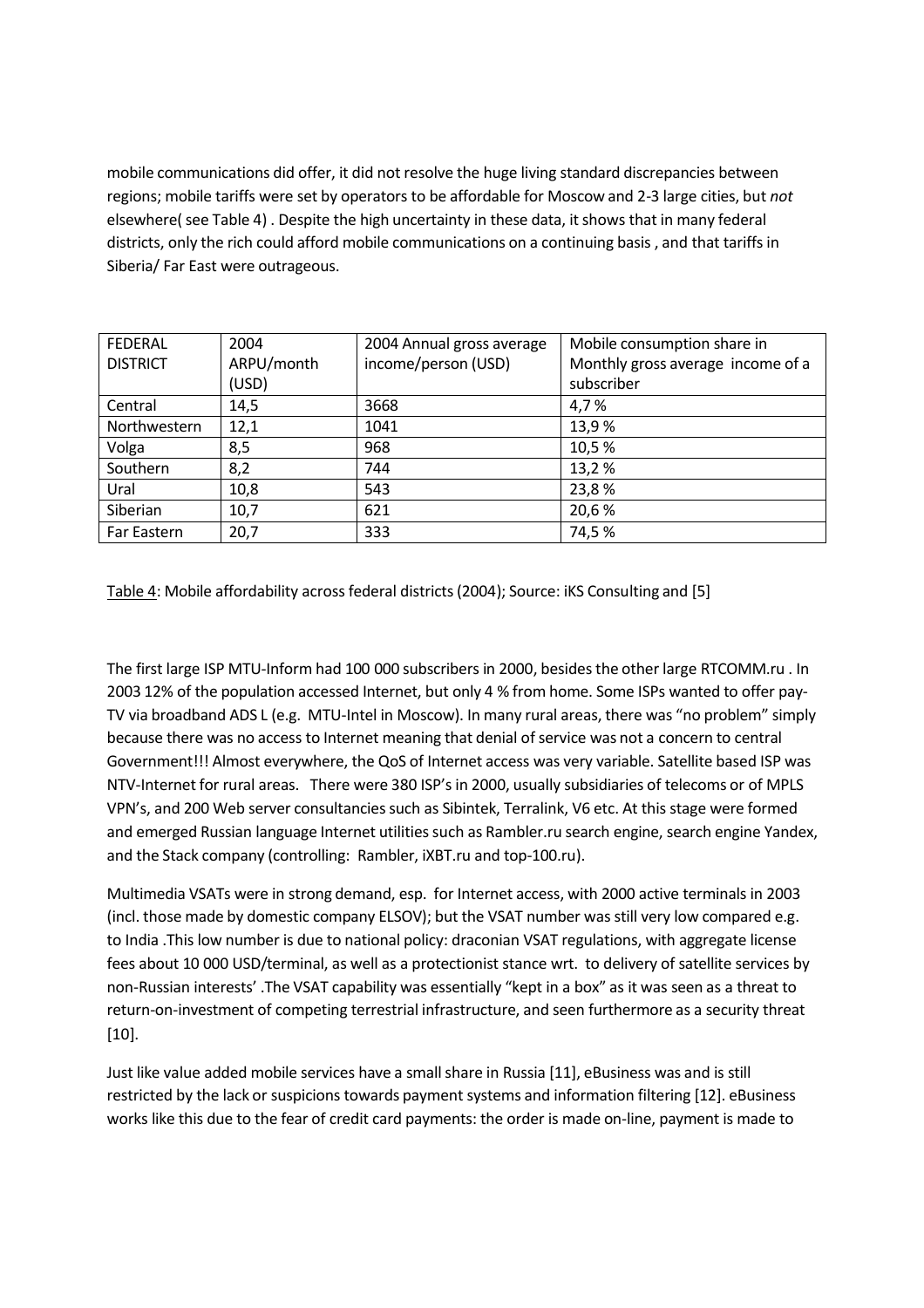distributors or to the Post office, and receipt is sent to e-retailer. The sale is effective when the e-retailer receives that receipt; due to postal delays, 2-3 weeks delivery delays and more are frequent. Payment only arrives months later to the e-retailer .There was also a solution provider working with Internet scrape cards (ORC, 50 % owned by The Telegraph company). Most eBusiness is therefore today via foreign Web sites, with derived problems with customs. Some foreign venture capital companies had seen in eCommerce a way in CIS countries to bypass market access drawbacks (e.g. EDventure holdings).

In 2003 Russia had 10 satcoms (244 transponders ) for communications and broadcasting , to grow with the planned modernization by 5 Express-AM satellites , besides making use of Intelsat, Eutelsat , Inmarsat (ground station in Moscow) and others such as NPO PM [13] . Energia also made advanced Yamal satellites with Gazprom financing. The main Russian satcom operators are: Russian satellite communications company RSCC (a company of the Ministry of Communications) (15 geo satellites), and Teleport-TP (an Intelsat partner). There is also a joint venture satcom operator: Vostocktelecom with partners KDD 37,5 %, Nisshe Luai 37,5 %, Inter Darltelecom 25 %, and Satcom Tel. Gazprom has a videoconferencing system based on Yamal telecoms satellites.

Fiber based communications developed rapidly during this Stage 3, based upon cooperative joint ventures with energy utilities, railways, and regional telecoms. Some fiber networks rested on the privatization of previous State enterprises. Rostelecom developed fiber and feeder links to connect all regional operators to its digital backbone. Railways were the second major fiber optic deployer with 45 000 km (WDM and SDH), especially Transtelecom (uses WDM) which is owned by 17 railroad companies. Transtelecom built networks at the request of Ministry of railways. West Siberian railways also buried 12-16 links. RAO United Energy systems and Gazprom as well had plans for 20 000 km and 10 000 km (extensions into Bielorussia, Poland and Germany) respectively. Sverdlovskaia Railways installed 2500 km. Gaztelecom, contractor of the ground network of Gazprom, received licenses to provide local communications in 53 regions. Comcor Telecommunications operated 2800 km in the Moscow region. Rascom is a joint-venture involving Oktyabrskaya Railways with 1400 km in the North West region. Foreign investors Sonera, GTS Access, Opten also invested or owned stretches of fiber in Russia.

Whereas TV always has had a huge penetration rate and impact in Russia, and government had instrumented a huge reduction of the number of TV channels from about 400 in 1998 to a handful in 2003 (mostly in order better to control news and debates) [20], CATV is only 3-5 % of fiber optic use [7].The reason is the low population density in most places. Carriers with more than 700 km of fiber around Moscow included MGTS Moscow City telephone network (also with JV Telmos), Macomnet, Comstar, PTT Teleport Moscow, Sovintel. Comcor 's TV cable distribution via Moscow's fiber network was owned by Comcor Telecommunications; the fiber network was built and paid by the Moscow City council in the early 1990's; it has links to 200 000 buildings and residents normally pay for CATV as part of rent.

The enterprise communications segment also concentrated, but in sectorial and geographical terms, due to the lesser means of companies and organizations outside the main big cities and their regions (Tables 5, 6). In that segment grew some Russian integrators with often max 2000 persons, supported by the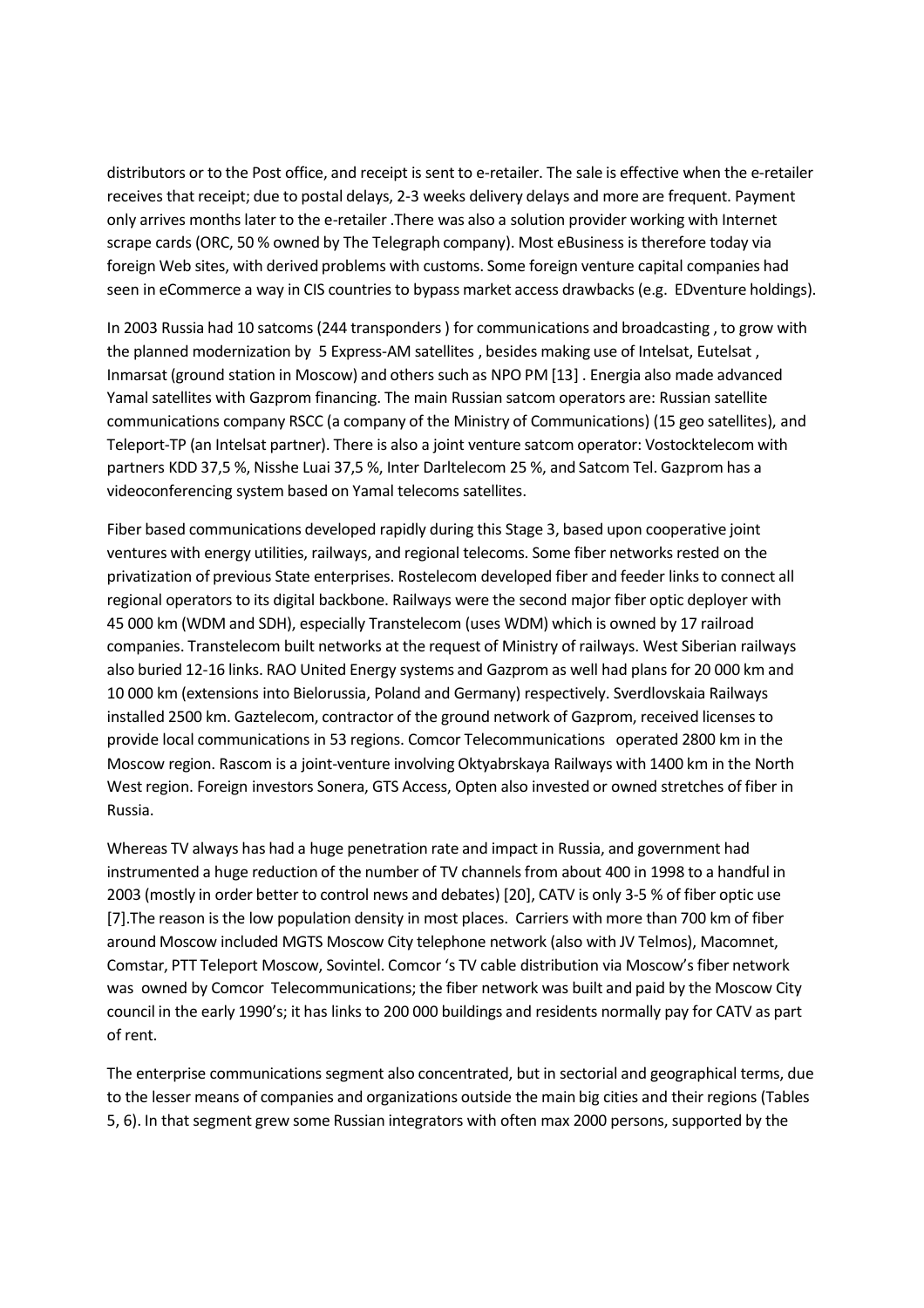association Russoft (uniting 80 companies with 7000 employees) ; examples of integrators include: Luxsoft (outsourcing) , ZAO DVA Klyucha, Datatel, Tele Compass, CBOSS (billing and CRM), Peter-Service , Optima , Exigen Services (St Petersburg), Geyser Co, Asteros , Jet Infosystems, etc... In general, revenues from CRM and billing services were not seen as a business opportunity by these integrators.

| Sector                        | Average ICT budget  |  |
|-------------------------------|---------------------|--|
|                               | 2004/company (kUSD) |  |
| Finance, banks                | 439                 |  |
| <b>Public administrations</b> | 350                 |  |
| <b>Services</b>               | 207                 |  |
| Manufacturing                 | 170                 |  |
| Trade                         | 90                  |  |

Table 5: Average ICT budgets of Russian companies by sector; Source: Market visio "Trends in the development of ICT investment 2002-2004" <www.marketvisio.ru>

| Region          | Average ICT budget  |  |
|-----------------|---------------------|--|
|                 | 2004/company (kUSD) |  |
| Moscow          | 348                 |  |
| Nizhny Novgorod | 198                 |  |
| St Petersburg   | 173                 |  |
| Yekaterinburg   | 164                 |  |
| Novosibirsk     | 141                 |  |

Table 6: Average ICT budgets of Russian companies by region; Source: Market visio "Trends in the development of ICT investment 2002-2004" <www.marketvisio.ru>

Concentration also happened in terms of telecommunications service charging, not so much out of regulatory principles in public interest, but mostly because the mobile entrepreneurs who had the upper hand under their new eco-system structure stopped accepting to pay high interconnect fees to the stronger , but indispensable, inter-regional operators .Therefore , as a means to consolidate these newly formed operators facing loss of income from mobile operators from Disruption no 4, a 42 % increase in fixed rates was decided pre-emptively in 2002 by the Russian Ministry of Anti-Trust Policy ; the average fixed subscription became in 2003 : 96 RUB for households and 142 RUB for companies. Also, the many irregularities amongst predecessor regional operators had to be resolved ; many regional authorities did not pay their bills for long times and during the crisis, but these subscribers could not be cut off; as a result, central Government ended paying for losses at inter regional operators covering big bills from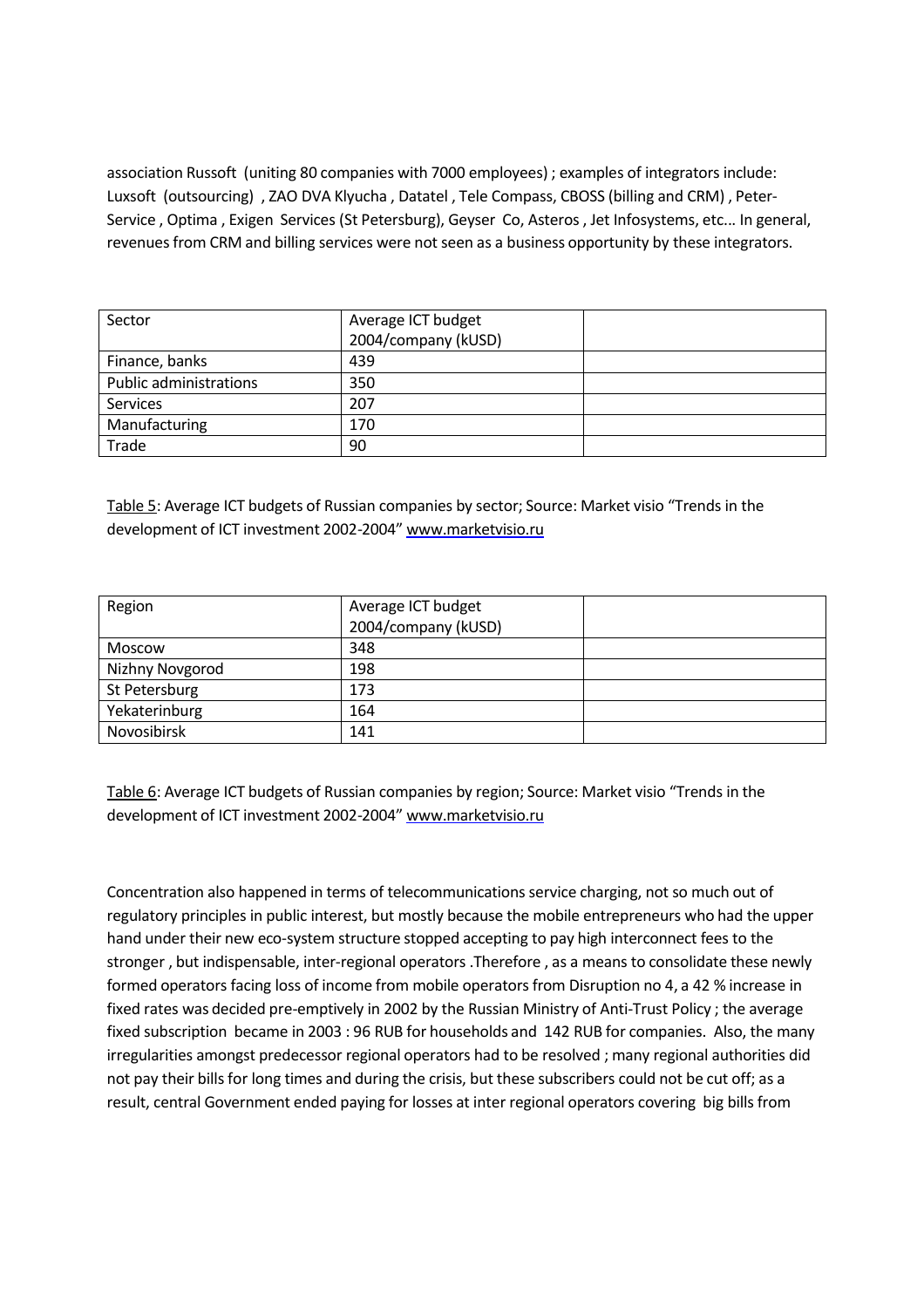public bodies. Before then in Stage 1, fixed tariffs were set by local governments but rate fixing got transferred to the Ministry for Anti-trust policy and support of entrepreneurship (MAP).

On another issue as well, government backed in the face of operator intervention that is on Universal service obligation (USO). USO got removed from Russia's 2005 law on communications on the grounds that the drafts of this law left operators open to arbitrary demands from the Ministry of Communications for funds (a single % on revenues). The 2005 legislation mandated that every village with over 500 citizens should have a phone (representing 30 000 villages) and every village with over 1000 citizens (representing 20 000 villages) should have a phone and an Internet connection (mostly via terrestrial infrastructure and a few VSATs using a simplified procedure for VSATs) [16]. The debate on how to fund USO out of the federal State budget is still not finalized in 2011.

## **2.4. STAGE 4: MOBILE OPERATORS TURN GLOBAL, BROADBAND EXPLODES and FIXED NETWORKS IMPLODE INTO ROSTELECOM SEARCHING FOR A NEW ROLE**

A new communications law of July 2006 specified that the interconnection tariff from a fixed network to mobile per minute was set at max 1,50 RUB and min 0,75 RUB (for national calls, except Artic areas and Yakoutkia+ Tschukotka)[17] . The fixed operators objected, also because this happened together with the migration to "calling party pays" (CPP). Unclear were the shares leveraged by fixed and mobile operators respectively. The Parlament (Duma) in 2000 already had considered "calling party pays" (CPP) legislation.

Also, from 2006, only "calling party pays" applies with the advantages described in [18]. Finally the new 2006 law suppressed all shared costs irrespective of the network (except basic exceptions and roaming fees).

GSM in Russia is not a "mediated" market, but turned into a big one in Stage 4; in 2007 it was the 2<sup>nd</sup> largest GSM market behind China, at least counted in SIM cards in circulation corresponding to a SIM penetration of about 125 % of the population; the real penetration was closer to 70 %.

Soon after the 2006 law, 3G licenses were awarded in 2007 to 3 operators for approx. 100 000 USD only (without any cut on revenues) by a "beauty contest" (MTS, Vimpelcom, Megafon) , with only the obligation to deploy 2000 3G base stations by 2010 , which could easily be done) [19] . The 3G spectrum had previously been licensed to the military, and clearing this spectrum caused trouble at a high cost for several years; the military had to be paid by the 3G operators to change all affected equipment. There were problems also with the availability in Russia of dual-mode handsets. Due to capacity issues, the 3G operators decided in practice often only to transfer voice calls to 3G, thus not provisioning mobile data services. Russian 3G carriers established an industry association: "3G Carrier Association".

But even more important trends affected the mobile operators, even finally freed from high payments to fixed operators. As all mobile operators by now were operating on a "level field" with similar GSM platforms and with similar coverage's, competition got intense in a soon-saturating market, and it hit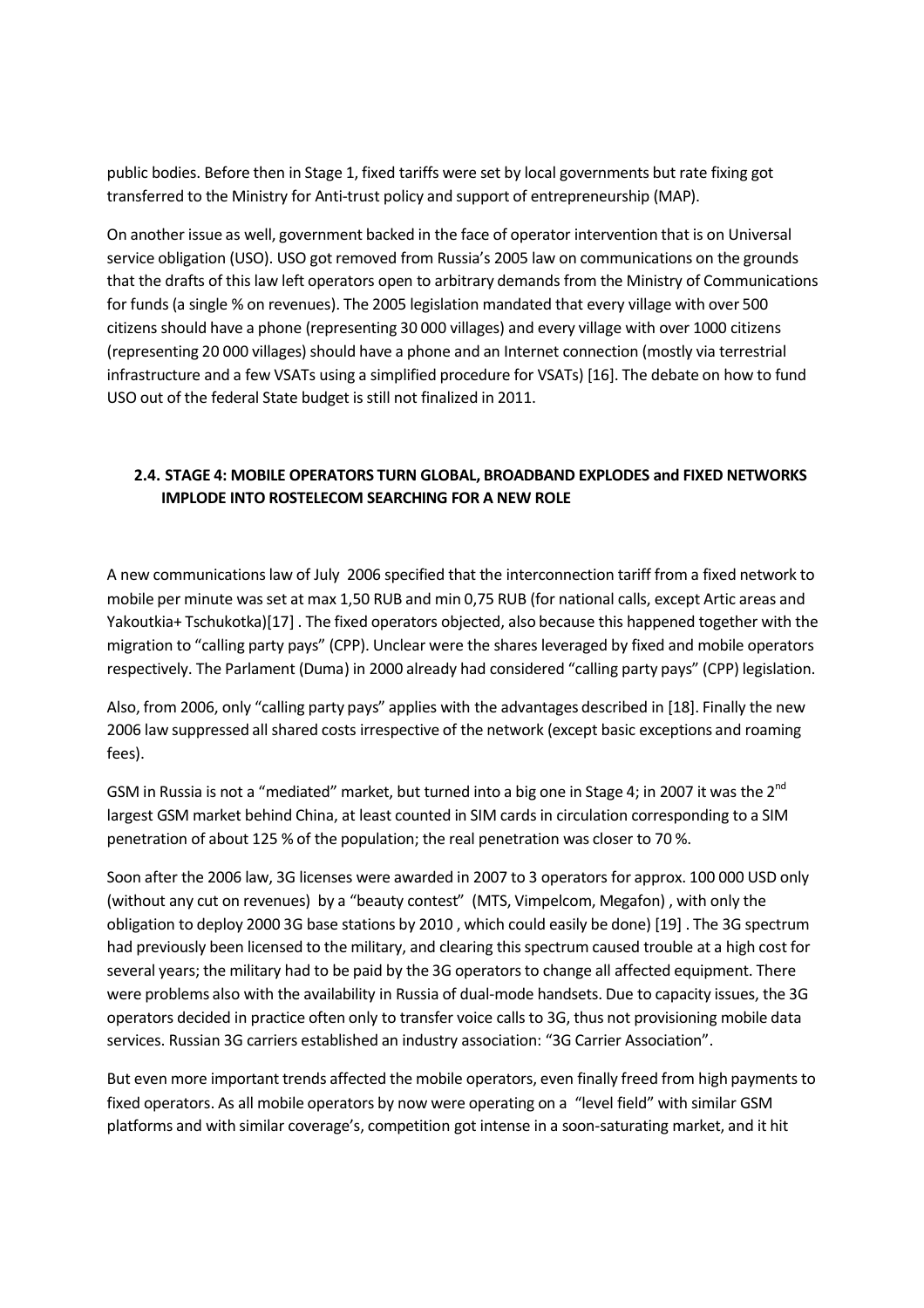hard fundamental affordability constraints in the population (Table 4) . As an example, at MTS, even postpaid ARPU was only 28,4 USD/month (usage: 390 min), and prepaid ARPU was only 5, 1 USD/month (usage: 36 min), and it was very difficult to grow them as subscribers in average just did not want to pay more. Furthermore churn amongst pre-paid users was 23,3 %, growing rapidly [20]. In Russia's mobile sector, demand for value added services was a lot lower than elsewhere; even SMS is relatively small and SMS is not used much (6 % of mobile revenues in 2000). So operators could not beef up ARPU much with SMS and other value added services either.

Thus pessimism had come to the domestic mobile market, forcing redeployment abroad; profitability was about to decline from 2007-2008, a trend reinforced by the 2008-2009 global crisis (even if it hit Russia less). Even the majors who invested each about 1 BUSD in 3G deployment, were investing in districts where they already had WiFi networks (but 3G coverage was of course better). The 2008-2009 global crisis hit hard mobile handset distribution with a 50 % cut from 1,76 BUSD (Q1-2008) to 819 MUSD in Q1-2009, or only 5,48 M units.

Internet access kept exploding: 12 M in 2007 and 33 M at the end of 2009. The 2011 Internet penetration is estimated to be 45 %. Access is by a mixture of ADSL, CATV, and very frequently by WiFi and/or Ethernet in buildings (from fiber or CATV head stations). Russian Internet ventures are luring home capital held offshore. Pre-paid Internet grows in the rural areas. VOIP and IPV were and are very popular as they help bypass especially long distance operator's legacy voice and video services and drive down prices.

Broadband operators of retail DSL, and broadband TV include: MTU Intel (Stream brand) (2005: 200 000 subscribers) , Comcor TV , Corbina Telecom , Centel ,WebPlus (St Petersburg: 2005: 21 000 subs) . In 2009 in Moscow , fixed broadband access reached 14,5 M households corresponding to a penetration rate of 71 % .The greatest potential for growth was in the regions were broadband penetration in 2009 was <20 % .In 2009, there were 330 000 wireless WiMAX users in the regions , to be migrated to LTE (dominant operator Scartel, under the "Yota" brand). Mobile operators also are investing in 3G mobile data esp. for indoor usage, or for "post-midnight" mobile data; but they have the weakness of not improving their backhaul transport, making impossible to satisfy Ministry of Communications' goal of 100 Mb/s fixed and mobile Internet access. The geography related challenges, coupled to fixed network weaknesses and costs, are not easily overcome even taking wireless LTE into consideration.

Tenders for the frequencies needed for the operation of LTE networks in Russia will be issued later in 2011. Before that can happen, the three largest Russian mobile network operators, together with Rostelcom, will have to devise 'a scheme' for converting licensed military frequencies to commercial LTE, and to pay for it. In late December 2010, the State Commission for Radio Frequencies allowed Mobile TeleSystems (MTS) , VimpelCom, MegaFon and Rostelecom to form a consortium to study suitable LTE spectrum and prepare proposals for converting this spectrum, after which spectrum will be tendered. The companies that win the spectrum will have to pay the costs of converting it and of manufacturing equipment for the military, although they may immediately begin to offer communications services as they free up the frequencies. This is the second time the Russian military takes hefty payments for spectrum, a most unusual approach, and Government did not earmark directly that spectrum as free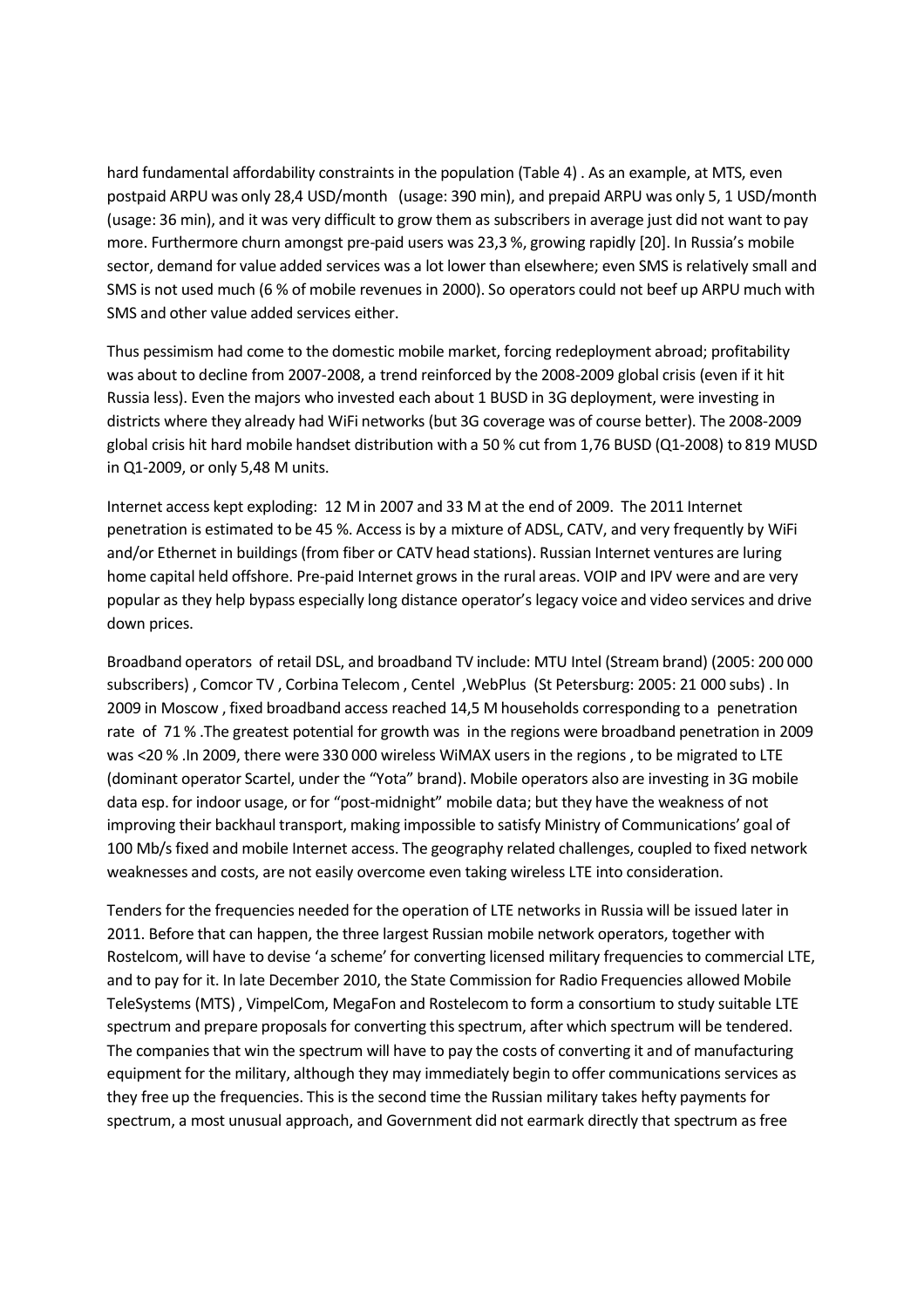"digital dividend" as elsewhere. The cost of freeing up military spectrum, which lies in the 710-860 MHz range and which analogue TV is currently using, could run as high 2 BUSD. The competition will be open to all applicants, foreign and domestic, although the Ministry of Communications is doubtful whether foreign companies will participate due to the difficulty of gaining access to Russian military equipment. However, foreign companies will be allowed to form joint ventures with Russian partners to build LTE networks, thus introducing a mandated technology transfer mechanism (see Section 3.2.9.). In another LTE development, the Regulator cancelled the 800 MHz licences for regional CDMA operators, including Kaliningrad-based operator Svyazinform and Saratov-based NTS; the cancelled frequencies might be used to deploy LTE.

Russian WiMAX operator Scartel (Yota brand), finished in 2010 its implementation of a trial LTE network in Kazan and plans to deploy LTE networks in Novosibirsk and Samara. In July 2010 Scartel received approval from Regulator Roskomnadzor to abandon WiMAX for LTE, re-using its existing spectrum; the regulator had however previously insisted that the frequencies allocated to Scartel for WiMAX could not be used for other access types. Even more surprising is the announcement by Scartel that it wanted to operate as a wholesale LTE provider that will cover 180 cities by 2014.The company, with the obvious support of Prime Minister Vladimir Putin, stated that Russia's four top operators (MegaFon, MTS, Vimpelcom and Rostelecom) could then share the Yota network on an MVNO basis. The proposal gives the four operators an option to each purchase a 20 per cent shareholding in Scartel in 2014, and this tiny operator would borrow 2 BUSD by 2014 to finance the national LTE network. The involvement of Prime Minister Putin seems to come via the state-owned company Russian Technologies which has a 25 per cent stake in Scartel (see Section 3.2.9.). Telconet Capital Fund, which currently owns 74.9% of Scartel, would be required to sell all of its shares, whilst co-owner Russian Technologies would reduce its 25.1% stake to 20%. Many believe that the Prime Minister personally oversees all major deals in Russia. This one is opposed by AFK Sistema, the parent holding company of MTS which is unhappy with the exorbitant price-tag already being suggested by the WiMAX operator, casting doubts over the consortium's future. Tele2 as well has raised formal objections. In the tangled web that is Russian business, the conglomerate Russian Technologies, led by long-time Putin supporter Sergei Chemezov, has admitted its keenness to develop and supply LTE infrastructure and cut the country's reliance on buying network equipment from overseas vendors. The situation was complicated further when the State Radio Frequency Commission (SRFC) was considering allowing also MTS and MegaFon to effectively relinquish the WiMAX frequencies (held by their respective subsidiaries Comstar UTS and Synterra in Moscow) and exchange them for alternative LTE-suitable frequencies, ahead of the spectrum tender tentatively scheduled for 1 December 2011.

Despite the challenges offered by these domestic broadband developments, what the Russian telecommunications entrepreneurs focus most on are their global expansion. This has happened both in the mobile and in the Internet areas. The reasons are falling margins in the Russian market, saturation due to affordability and coverage, and the wish not to become over dependent on the domestic political risks, while addressing strategic visions in support of some political ambitions.

In 2011, the Vimpelcom- Orascom Egypt / Weather Investments merger (including key subsidiaries such as Wind Italy and others) by a share exchange, propelled the newly created entity into the top five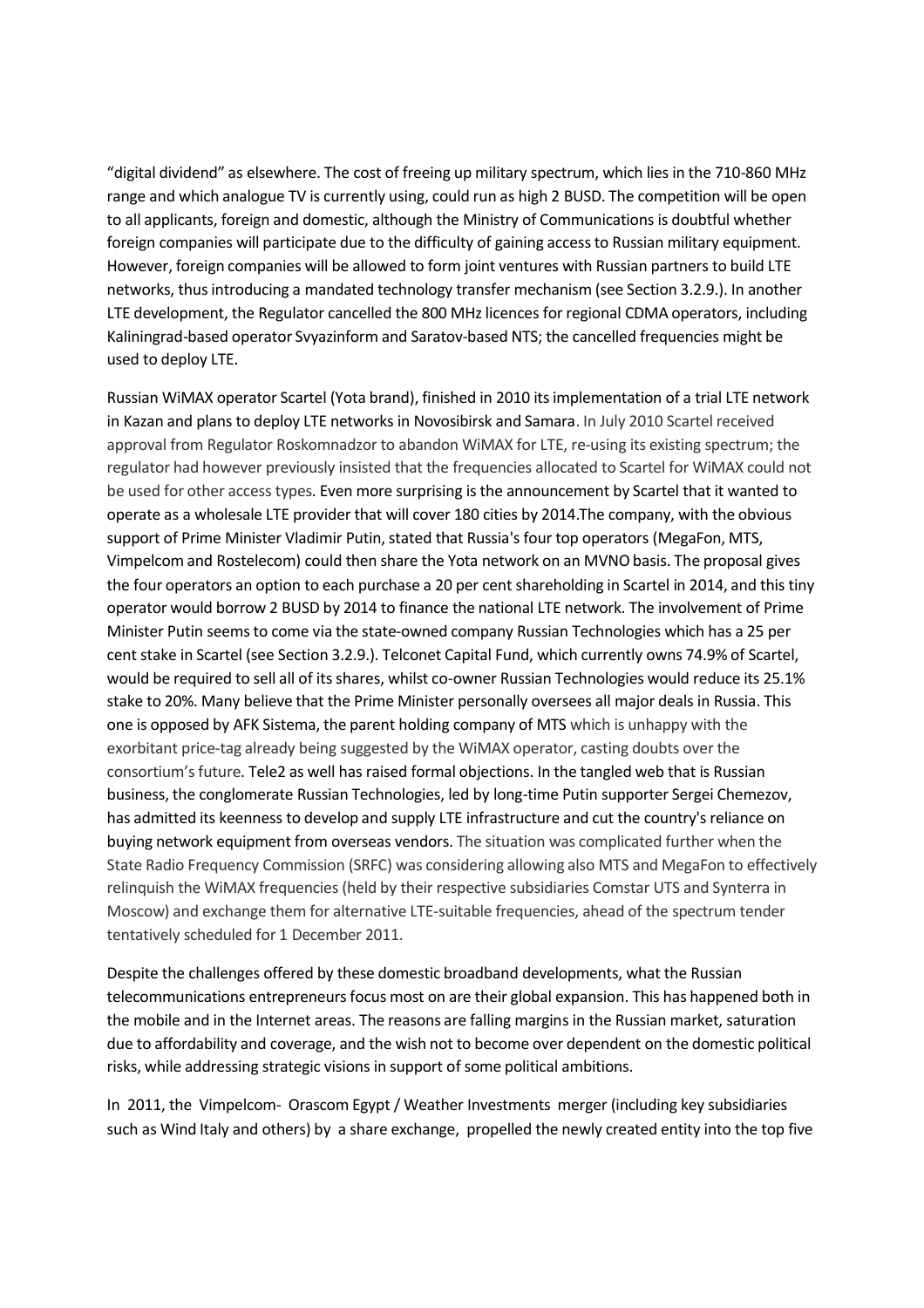largest mobile operators worldwide: 174 M subscribers in 20 countries (also in Asia and Africa) with a pro forma operating revenue of 21,5 BUSD (see Introduction). Vimpelcom will also in this way learn from the Italian mobile data experiences of Wind Italy. But it will also face conflicts in Algeria and Pakistan. A shareholder battle has emerged as well: Telenor had a hard battle with its partner Altimo, as the required share exchange mentioned above would have diluted Telenor's stake to 31,7 % of capital and 25 % of votes, while Altimo would have 31,4 % of capital and 31 % of votes [21]. It is possible that this landmark deal could spark similar deals in Russia, as MTS and Vimpelcom have often played a game to follow the leader in terms of strategy.

In the Internet content area, and social networks in particular, similar global Russian ambitions have been realized on a global scale in the case of Mail.ru and sister company DST (Digital Sky Technologies). Mail.ru is the operational holding for Internet activities in Russian turnover approx. 300 MUSD 2010), while DST Global is an investment company. Mail.ru has 100 % control of Russia's no. 1 email provider mail.ru , of no. 2 social networking site Odnoklassniki (classmates) (2011: 17 M users) and of no. 3 social site Moi Mir (My World) , as well as 32,55 % control of no. 1 top social networking site Vkontakte (in Contact) (2011: 21 M users). But Mail.ru also in stages bought a 2,38 % stake in American Facebook , achieved a listing on LSE (16 % of capital) , plus bought 1,5 % in US online game firm Zynga and 5,1 % in "deal of the day "site Groupon [22] . mail.ru in effect controls 70 % of Russian Web, but has also shares in Megafon. Mail.ru also bought chat service ICQ .One reason behind these global moves is that the Russian advertising market is *not* robust, and that they obviously increase the valuation ratios which were lower with Russia based assets only.

Mail.ru and DST are owned jointly (with different percentages) by private shareholders and Internet tycoons Yury Milner and Alisher Usmanov (a doubtful personage). Mail.ru has Naspers as a shareholder. DST has its own holdings in Zynga, Groupon and Facebook, bringing the combined shareholding with Mail.ru of these entrepreneurs in Facebook to a 10 % share in total. DST has global ambitions in social Internet, while Mail.ru is suspected to be a proxy to control the Net in Russia, just like TV media once fell under government control in 2002-2005. Mail.ru grows on the basis of a distinctive culture; cultural factors favor strong local incumbents and Russian speaking worldwide (in Europe, Central Asia, Israel etc.) represents 300 M people.

In the meantime, for fixed networks, there is no progress, and these operators are seeking a new role. Most of them see revenues grow at a rate of 3-5 % per year, still invest little (CAPEX about 10 % of revenue), and see a decrease in local calls with an increase in electronic government sales and in Internet access. When occasions arise, they acquire CATV networks, e.g. Rostelecom's purchase in 2010 of 72 % in National Telecommunications (4,5 M TV users and 431 k subscribers of broadband), and even GSM networks. One possible new role, is to offer Europe-Asia transit facilities, but foreign operators at both ends hesitate; Rostelecom offers Europe-Asia transit with N\*64k and N\*STM-64; Transtelecom TTK offers EuroAsia Highway SDH/DWDM based transit services. One second new role is to acquire fixed operators and ISP's abroad with transmission assets, typically fiber optic networks; Rostelecom is looking at the possibility of purchasing Ukrainian operator and ISP Datagroup.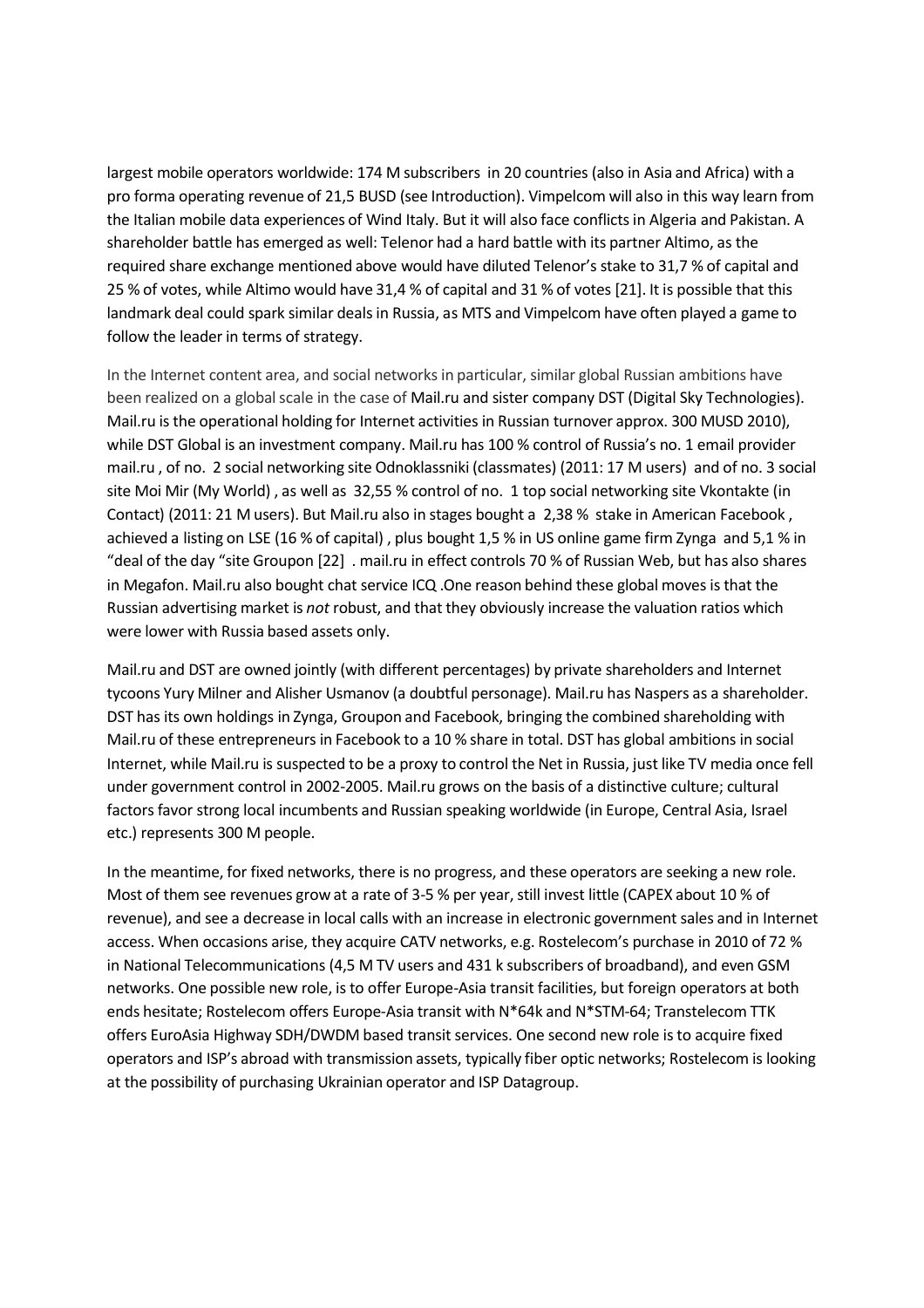The inter regional operators, with reduced interconnect revenues, and increased broadband revenues in effect ceased to exist on 1 April 2011, as Rostelecom merged the seven inter-regional operators into its central operation, namely: North-West Telecom, Center Telecom, Southern Telecommunications, Volga Telecom, Uralsvyazinform, Sibirtelecom and Far East Telecom. The intent in this transition from longdistance operator to full-service telecoms provider was to boost the overall efficiency of state-owned telecoms assets.

More fundamentally, Government may dispose of its stake in enlarged national telecoms operator Rostelecom before September 2013. A stumbling block however may be Rostelecom's ownership structure (Government owns directly 40.07% plus indirect control via two state-owned entities, the Depository Clearing Company (11.99%) and Vnesheconombank (6.86%)). Svyazinvest will cease to exist as a company after the reorganization.

## **3. DYNAMICS OF THE MAIN STAKEHOLDER STRATEGIES**

This Section reviews the main stakeholders in a forward-looking perspective, and the dynamics in their strategies throughout the four stages described in Section 2.

## **3.1.**PUBLIC AUTHORITIES

#### **3.1.1.** Parlament (Duma)

Duma has a "State Duma committee for information policy and communications", but it almost never intervenes on telecommunications issues, but rather on media, Internet, and social networks issues. Its role sofar has been to approve laws as drafted mostly by the Ministry of Communications.

## **3.1.2.** Prime Minister and Ministry for Communications and Informatization of the Russian Federation (Minsvyaz)

At all times since 1991 and until recently Government has been the center of political power and political initiatives relevant to the telecommunications and media sector. This could be summarized in a "carte blanche" left to whoever was favored to do something. Strategy execution has been reduced to centralization and concentration, also at the expense of the regions / republics, with since 2000 added attention given to the special interests of defense and railways. No attention was ever given to the social and business implications of access (or lack thereof), quality of service, and universal service (USO). Mobile communications was never well understood till recently, as the culture was one of given privileges to traditional fixed networks. The power of LTE as a 100 Mbps mobile data capability has awakened policy interest in mobile.

#### **3.1.3.** Presidency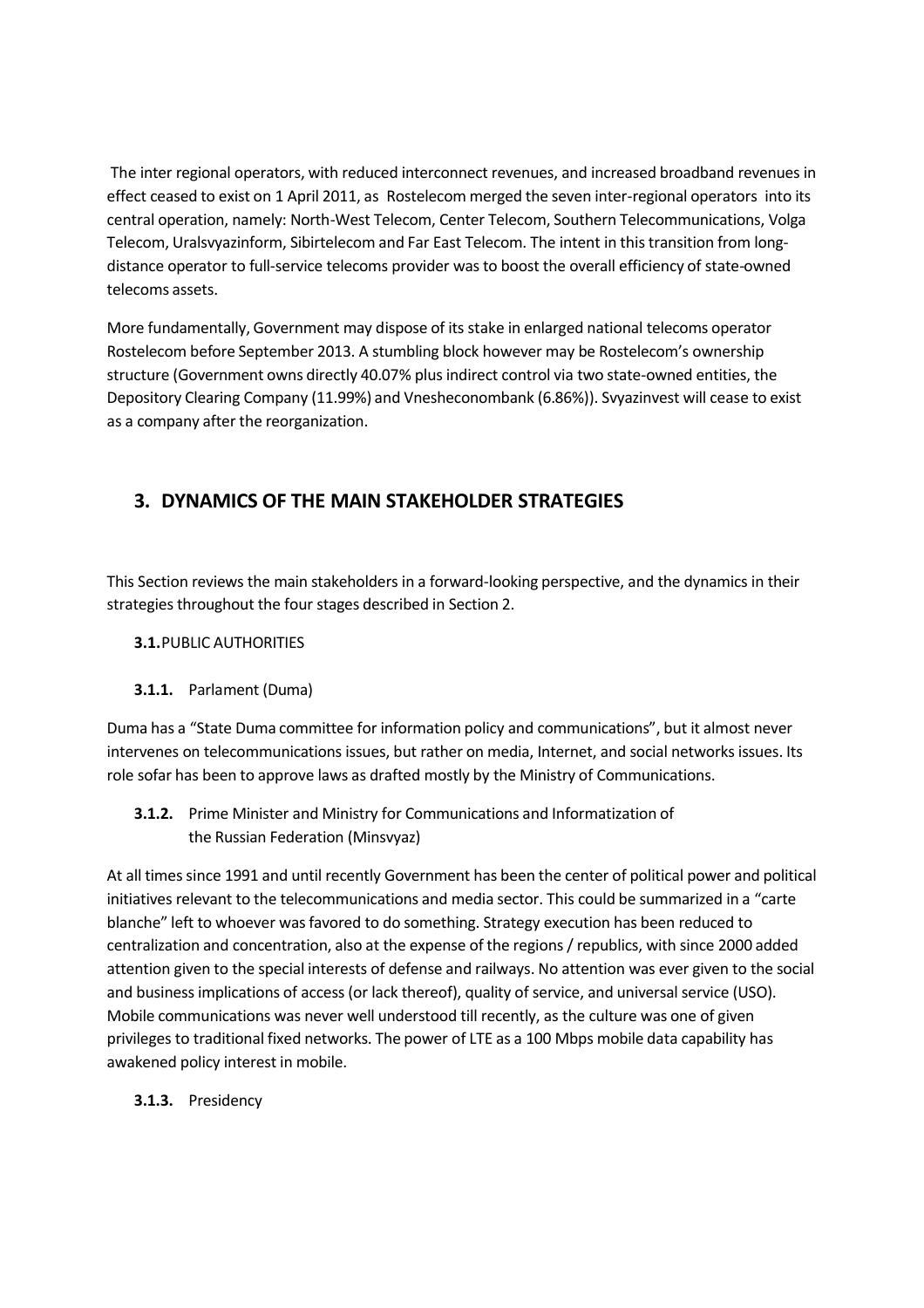Until 2008, with the total alignment between the Presidency and Government, there was no explicit involvement of the former. But since, the circles around the Presidency have tried to drive an agenda for innovation resting in parts on ICT, to prepare Russia better for a knowledge economy slant as opposed to the current natural resource and consumption driven structure. First, much of the infrastructure that would enable such innovation is telecommunications, with in 2008 Svyazinvest or fiber operators Transtelecom TTK as perceived actors. The second component was seen to be primarily Internet media companies, and software start-ups, in that a hope was to build upon a fervid hacker culture with reputation for excellence in computer science. The third component was a goal to stake out a distinctively Russian language Web in Cyrillic. To combine the three components, a traditional incubator model was and is still considered, with techno-parks (such as Skolkovo Foundation next to Moscow, and others). But such plans would be very centralized, due to an age-old desire to control, and also innovation hardly starts in a vacuum. As government-chosen champions Svyazinvest / Rostelecom fight for survival and/or a new role, it is unclear how they can satisfy such ambitions.

Amongst Russian software companies to play a model, should be mentioned in the above context, all with strong university and/or military ties, and besides world known Kaspersky Labs (security software, founded 1997): Chatroulette, Luoft (outsourced software development), Digital Design. In 2006, Russian software exports reached 1,5 BUSD.

**3.1.4.** Governors, regions and republics

From a dominating role in Stage 1, they have been almost totally eliminated by the consolidation and centralization strategy of Government.

**3.1.5.** Regulator (State Committee of the Russian Federation for Communications and Information , or : Goskomsviaz, reorganized in 1999 into Goskomtelekom , and later into Roskomnadzor )

In all fairness, over the period of this study, the Regulator has not, and could not operate independently at the strategic level, and could not find backing in the judicial system. Likewise, the culture at Regulator has been too much dominated by traditional telephony, so that its impact in a way has been much smaller than the one of the Spectrum agency GKRCh, and limited almost only to influence on tariffs. As mobile is essentially non-regulated while fixed is (see Section 2.2.), "Western" regulatory notions with technology neutrality do not apply; also demand for mobile was almost always higher than supply during the period of this research.

Regulator has also a role in the TV sector and the media [14]. As an example, the regulator in 2010 issued a call for tender for the development and delivery of a software and hardware system that monitors electronic publications of online media, including those made on forums; this move follows a decision by Russia's Supreme Court in June 2010, according to which online media must remove or edit any illegal comments made by readers only after Roskomnadzor has detected violations and appealed to editorial staff.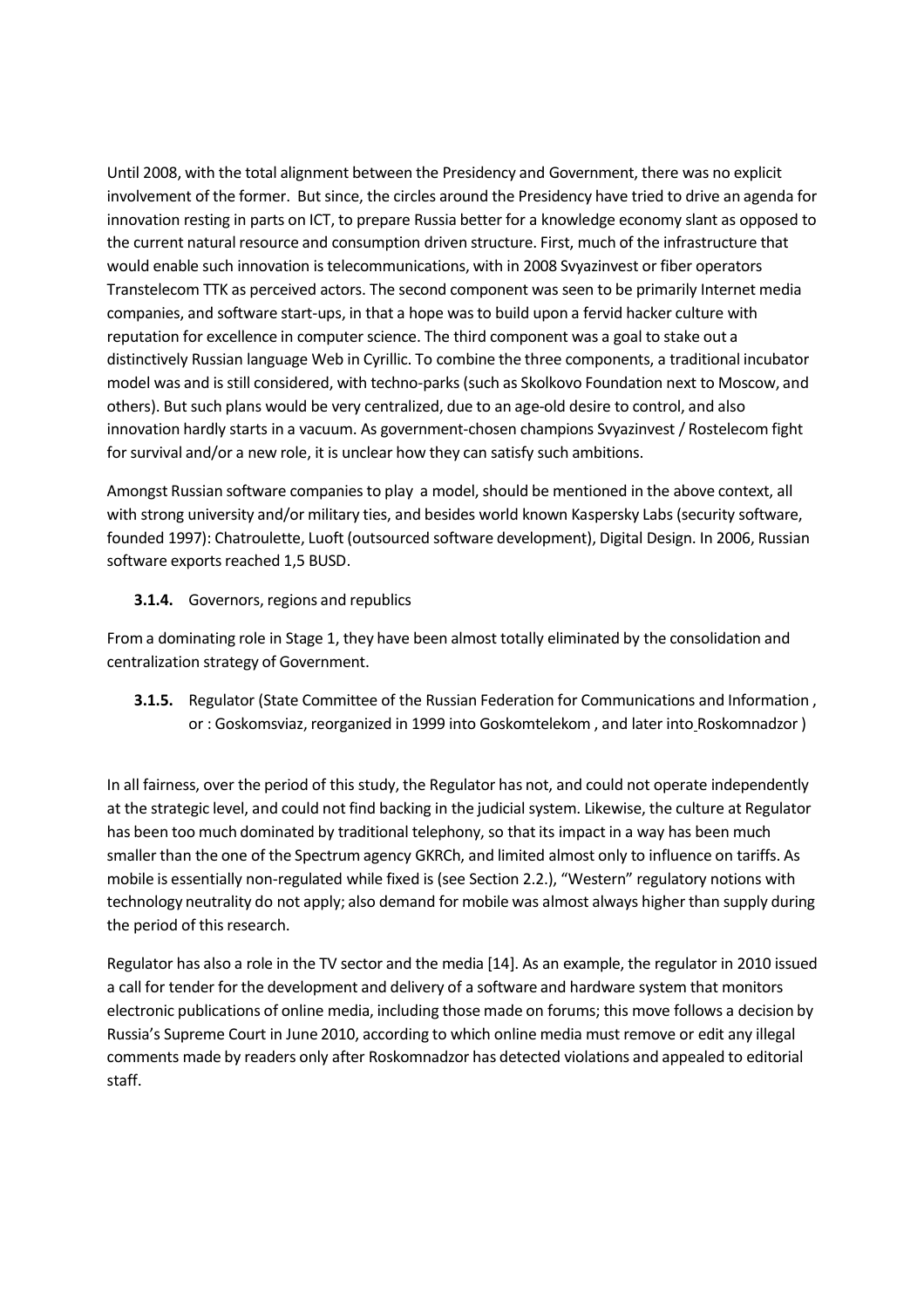Regulator got assigned tariff regulations in 1999, which before was done by local governments on a "cost+" basis or rather "cost –" basis, because tariffs covered only 40-50 % of costs. In 2000-2001 local telephone tariffs almost completed the cost recovery in most regions. There were still 30 % of providers in Central and Southern areas with "cost-" operations .From 2002, the policy became "cost +", with separation of service types and standard profits. During 2002 tariffs for local telephone services for consumers increased an average of 45 %. Elements of cross subsidizing existed in some tariffs in accordance with Russian Federation Government decree 715 (11.10.2001). By Decree 715, tariffs are established in two categories: households and companies. On average tariffs for companies are 40-80 % higher. Inter regional companies had uniform local tariffs (with the exception of the Northern regions); the difference between them did not exceed 30%. However interconnect tariffs between inter-regional companies varied a lot due to territorial specifics. OAO Far Eastern Telecommunications company had the highest dependency on distance in tariffs for households and companies; they exceed minimal tariffs by 50 % for households and 100% for companies when compared e.g. to OAO Center Telecom.

With Svyazinvest for some time being the key decision maker, and because of the political sensitivity of the issue, Regulator could not rebalance local vs. long distance fixed tariffs by increasing local tariffs (sum of subscriber fee and local connection fee). The consistence of the tariffs in affordability and purchasing power parity terms never got solved. And, even if they had to be increased further, long distance tariffs were already much higher than abroad, benefiting largely Rostelecom and similar long distance operators. Rostelecom was even an element of barring Russia's entry into WTO; what was irking WTO was that Rostelecom cross-subsidized its low domestic long distance fees with high cost international calls .

For a while, another issue was time based local calls, for those operators who had migrated to time-rate tariff systems. These time based tariffs were due to large Internet use over telephone lines (or Ethernet). In 2002 Regulator established tariffs for 11 providers that had already switched to time-rate tariffs.

There were frequent conflicts between Regulator, the Ministry of economic development and the Ministry of communications (Ministry for Communications and Informatization of the Russian Federation (Minsvyaz)). Regulator often suffered a lot and still does from weak methodologies and above all from inaccurate data from operators and authorities.

#### **3.2.**FINANCIAL ENTITIES AND HOLDINGS

Ever since 1991, holdings have been the preferred financial and legal instrument chosen by Government, entrepreneurs and foreign investors alike, to restructure in the telecommunications sector, and remain the legacy of Stage 1. They are easy to create, but difficult to unwind although forced share swaps have been used extensively to weed out private investors, employees, and foreigners in Stages 1, 2 and 3. The distinction between public and private holdings is non-meaningful in Russia, so intertwined are the two types of ownership.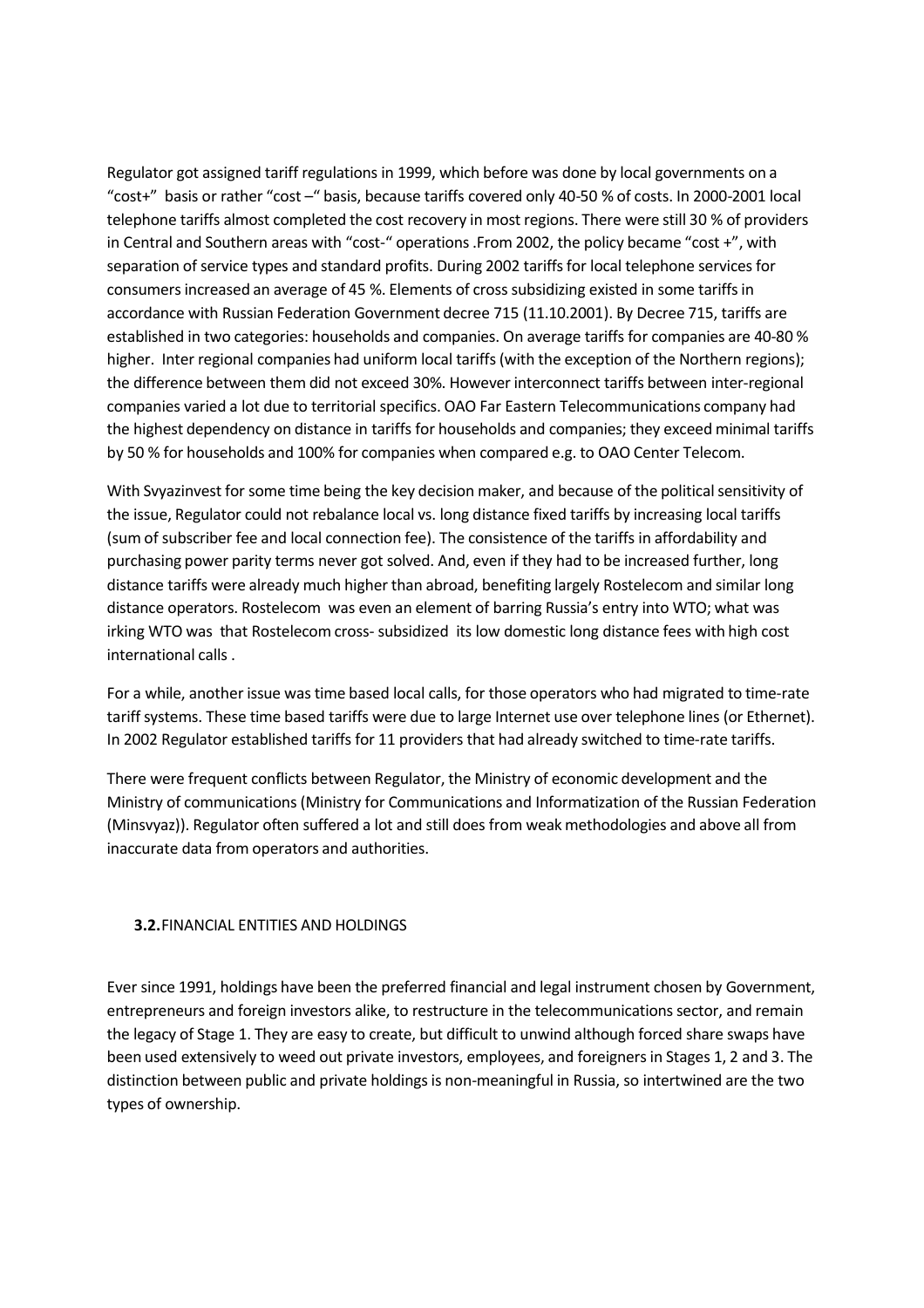#### **3.2.1.** Svyazinvest

The Government holding company Svyazinvest was created in 1995 in a dream of planned glory of Russian fixed communications over the wide Russian territory, to be turned into a vehicle of control and consolidation which missed however largely the big opportunities offered by mobile communications and Internet content. It also missed being truly attractive to foreign investors as it offered no added value for them over the constituent companies. Its planned disappearance does not warrant for it a forward looking role.

In 1997, Svyazinvest controlled 82 regional operators plus 50% of Rostelecom, as well as several specialized companies ; the geographical coverage was 93 % of the population with 26,6 M Lines ; the cash collection rate was 80 % , far better than electrical utilities. While Government directly and indirectly owned a majority of capital and votes, after 1995, 25 % were sold by auction (1,875 BUSD) to a consortium made of Oneximbank, and Deutsche Grenfell, helping a trend towards price growth for regional telecoms. This valuation at that time represented a capitalization average of 750-880 USD/ fixed access line. Revenues were 6 BUSD in 1997 with 1 BUSD foreign currency liabilities which were repaid in 2000. In 1998, 24 % more in 1998 were privatized. Svyazinvest had also a rocky history of relationships with private financial investors such as Renaissance Capital (at a point in time these 24%).

#### **3.2.2.** Telecominvest

Then-Minister of Communications Leonid Reiman had close connections with Svyazinvest (incl. the 7 inter regional operators) .They formed the holding company TelecomInvest in 1994 with two leading fixed line operators in St Petersburg : Peterburg Telephone Network, and St Petersburg Domestic and Intl. Telephone company, and with TeliaSonera founded Megafon . Telecominvest does not have a controlling stake in Megafon and may face losing control of its daughter company .Telecominvest also has as subsidiaries CJSC Peter Service, Internet service provider CJSC Web Plus, and a few regional GSM networks.

## **3.2.3.** Altimo (Alfa Telecom International Mobile)

Alfa Group is controlled by Mikhaïl Friedman and its telecommunications focused sub-holding is Altimo. It was the dominant investor (75 % owned) via Altimo in the creation of Vimpelcom. Altimo has always had an immoderate appetite for wireless networks, and still follows an aggressive strategy after having reached 120 M subscribers in 2007.Its business models allows it to achieve high profits despite low average ARPU. The 2007 Altimo portfolio of 9 BUSD in mobile operators, with shareholdings between 20 and 49 %, included : Megafon (25,1 %) , Vimpelcom (39,2 %) , Golden Telecom (29,58 %), Kievstar GSM ( 43,48 %), Turkcell Iletisim Hizmetleri) (13,22. Altimo suffered from its aggressive image and hostile handling of Telenor and Teliasonera, partners in Vimpelcom and Megafon respectively; the Scandinavian operators got accused of wanting and operator culture to control the majority in these Russian operations, whereas Altimo got accused of wanting only to grow assets.

In 2010, Telenor and Altimo combined their interests in Vimpelcom and Ukrainan Kylvstar in Vimpelcom, with Telenor owning 39,6 % of capital and 36 % of votes, while Altimo got 39,2 % of capital and 44 % of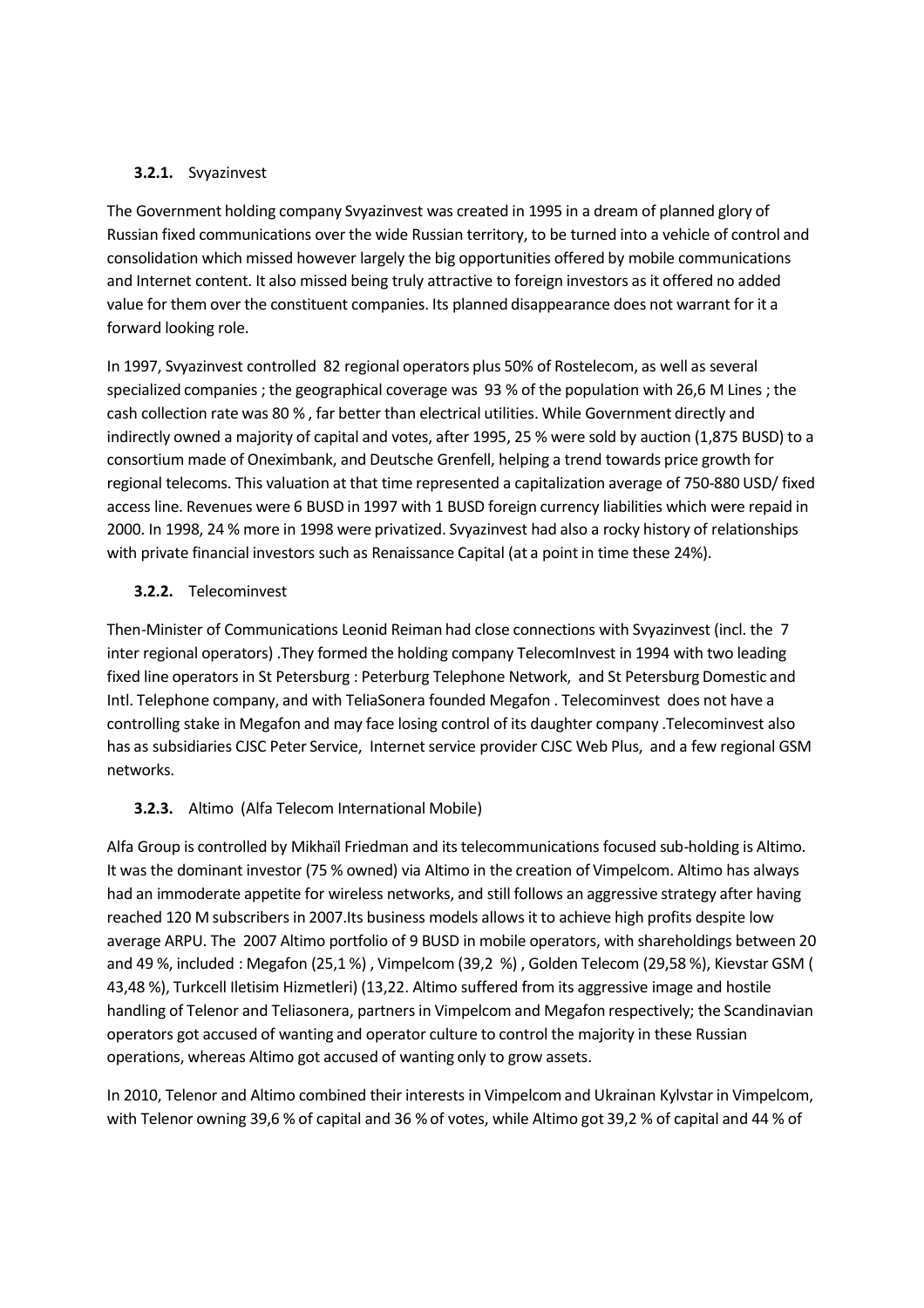votes at that stage. The later mega-merger with Orascom Egypt (see Section 2.4.) has again changed this balance.

Vimpelcom was off to an inconsistent start .It had a tremendous commercial start in 1999 launching at the right time a bundle (korobochka): phone and 10 USD airtime for 49 USD, making mobile affordable for those with 400 USD monthly income, an unheard of proposition in Russia. In the beginning it had GSM 900/1800 and D-AMPS licenses covering 70 % of population in 12 regions. But it also had a subsidiary KB Impulse, which launched pilot DCS 1800 (Alcatel supplied), against a 10 % stake. By and large, Vimpelcom is today an efficient operator in Russia, with sound finances. Vimpelcom has high air time usage 50 % in the Moscow market, and on the financial front its price/book ratio of 1 is noteworthy. Vimpelcom has expanded in Vietnam, Kazakhstan (2004), Ukraine and Tajikistan (2005), Uzbekistan Armenia and Georgia (2006), as well as 2009 in Cambodia, Vietnam and Laos. %). End 2006 it is rumoured to have invested 2 BUSD in Indonesia. Altimo was a shareholder in Golden Telecom (40%) which was later acquired by Vimpelcom.

And more importantly, Vimpelcom is a rare bird: a Russian management that can change a failing strategy.

Over the years, all kinds of rumors largely distilled by Altimo itself were reported. In 2003, Altimo was rumoured to buy 25,1 % of rival Megafon. In 2005, Altimo should have had also sights on Svyazinvest in connection with Government's auctions.

#### **3.2.4.** AFK SISTEMA

The holding Sistema is closely linked to interests of the Liouchkov family, the ex-mayor of Moscow. It is the dominant investor in MTS (53 %, later changed to 39%), besides stakes in Moscow City telephone network MGTS, MTT (long distance) and ISP's such as Comstar, Telmos, MTU-Inform. In other words, Sistema has followed a strategy of converged networks, and another one of going after the corporate segment. The initial foreign strategic partner in MTS was Deutsche Telekom which reduced its shareholding from 41 %; Deutsche Telekom for its GSM network in Ukraine had MTS Moscow as coinvestor.

Historically, ROSICO, a subsidiary of AFK Sistema, won a DCS 1800 license back in 1996, and Rosico's network was integrated into the MTS GSM network (using dual GSM/ DCS phones).

MTS has very ambitious plans and strategies: catch the highest paying post-paid customers (50 % of postpaid market share in 2006), expand abroad (Uzbekistan, Armenia, Turkmenistan, Ukraine), build and own a backhaul, squeeze supplier prices (especially for 3G / HSDPA). MTS spent 1 BUSD to roll out 3 G across cities in entire country, and wanted to be in top 10 worldwide operators by 2010 in terms of market cap. It tried, but failed, to bid for Telsim (Turkey) [23, 24].

Part of Sistema's power stems from its badly understood essential investment in MTT. MTT (Multiregional Transit Telecom) owns the only transit network for mobile operators and to a lesser extent some fixed operators: 3 regional centers in Moscow, St Petersburg and Krasnoyarsk (in this region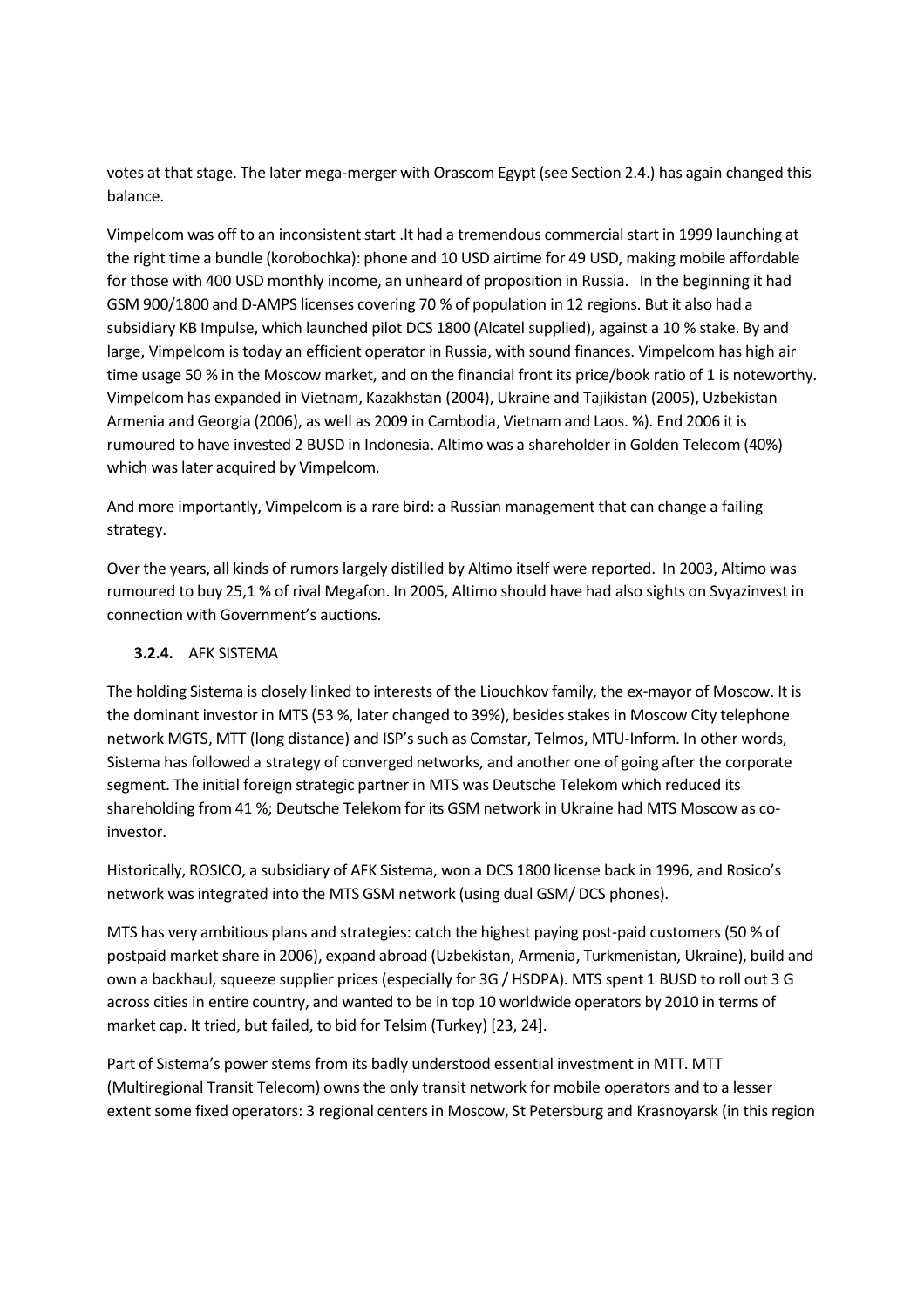operated and controlled by SibChallenge Telecom). MTT operates the SS7 signalling network, roaming as well as hierarchical bit-timing.

## **3.2.5.** RENOVA Group

The controlling shareholder in Renova Group is Viktor Vekselberg. Renova Media Enterprises were founded in 20006, with shares in: Comcor TV, Cosmos TV, Svyazinvest, and Corbina Telecom. Corbina Telecom , sold to Renova and other investors already in 2000, offers triple play/ ADSL broadband (50 000 customers in 2006) in the Moscow area , besides being a traditional supplier of long distance traffic to SME's .It wants to get into fiber and operated for a while as an MVNO on Vimpelcom DAMPS in Moscow.

## **3.2.6.** MENATEP Group

Antel Holding is a subsidiary of the Menatep Group (oil focused) .It has stakes in ISP's, and bought the former KPN / Qwest backbone in Eastern Europe.

## **3.2.7.** TROIKA Dialog

This financial group mostly serves as an intermediary in new supplier contracts (incl. vendor financing), refinancing of debt , and interaction with selected government clients .It also contributes IT facilities via subsidiaries for uniform billing , helping out in faster telecommunications services provisioning. It also tendered 6,4 BRUB (411 MUSD) in 1998 for a national GSM 900 license valid for 15 years in all Russia, serving as a proxy for at that time undisclosed operator interests.

## **3.2.8.** RTDC Corp (Russian Telecommunications Development corp.)

Delta and MCC have two common shareholders: RTDC Corp (Russian Telecommunications Development corp.: 22 % in MCC and 31,9 % in Delta), and Telco Overseas Ltd (MCC: 20 % Delta: 25 %). RTDC was also a shareholder in Uralvestcom (NMT 450 in Sverdlovsk region) and in JSC Skylink (promotion of CDMA 2000 in Russia).

## **3.2.9.** Russian Technologies Corp. (Rostekhnologii)

This new State enterprise (founded 2007) is designed to assist Russian organisations-developers and manufacturers of high technology industrial products. It essentially in fact negotiates or manages imposed technology transfer agreements to Russian dominated and localized joint ventures which in turn manufacture in Russia. Although the emphasis is on aerospace and defense, an agreement has been signed with Alcatel-Lucent to make IP LAN switches and routers for local networks, service routers and service switches for IP/MPLS-based networks and distributed corporate networks. Also, through its surprising 25 % share in operator Scartel (Yota brand), Russian Technologies Corp. looks intent to play a role in LTE (see Section 2.4.).

#### **3.3.**INDUSTRIAL INVESTORS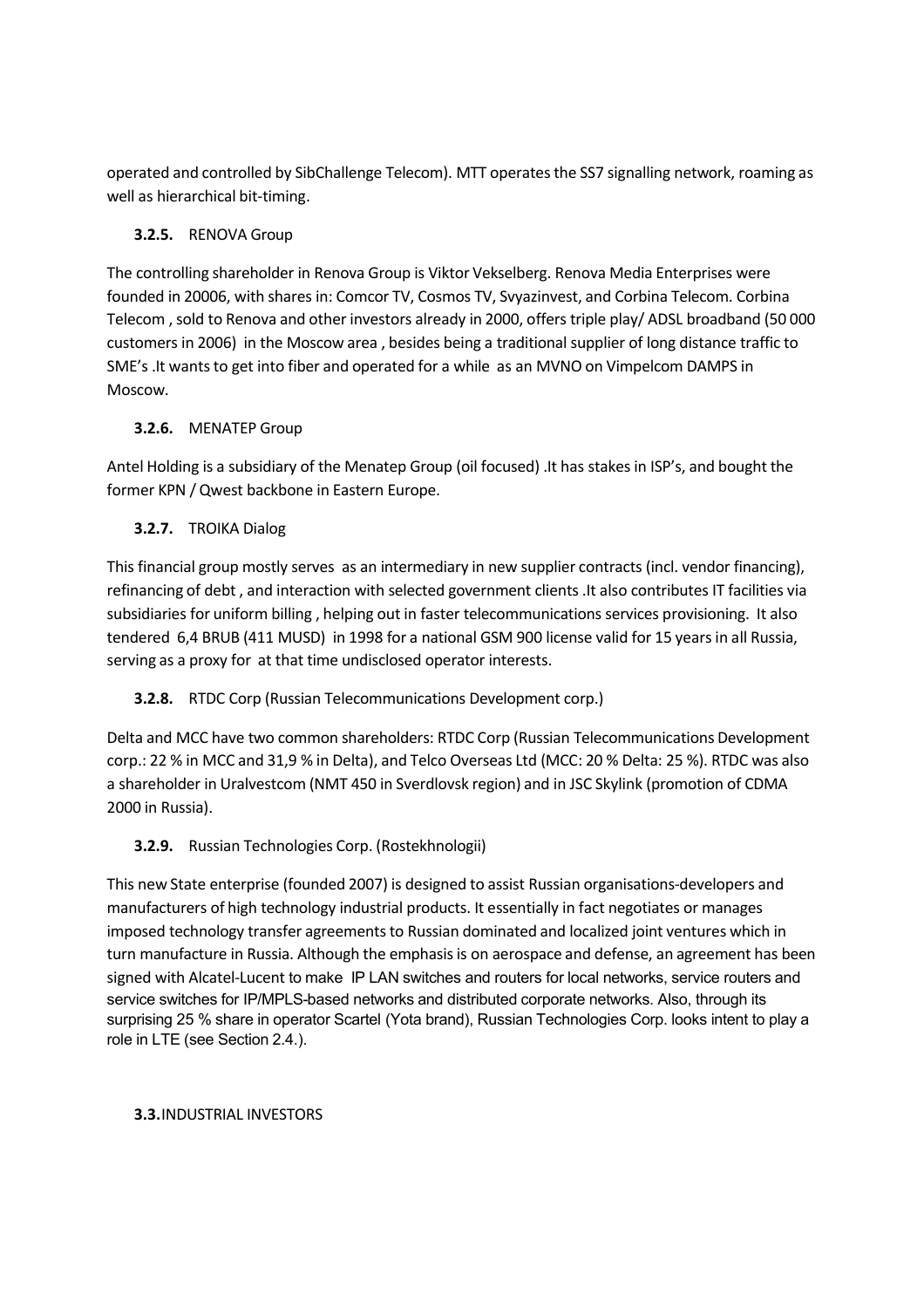In this category are to be found foreign operators and suppliers; the last category was very present in Stage 1, but almost disappeared later except for WLL infrastructure, WiMAX and CATV. Are only considered here those industrial investors present in 2011, and relevant in a forward-looking perspective.

#### **3.3.1.** TELE 2 (Sweden)

Tele2 is in effect no. 4 on the Russian mobile market with a 8 % market share.Tele2 wins customers by playing on right tariffs and quality, and margin is about 48 %.

Tele2 is a Swedish owned (Kinnevik: 30,3 % of capital, 47,5% of votes) convergence operator, which has moved from being a MVNO to owning own infrastructure, with strong presences in Russia (starting in 2001 by the purchase of a Millicom network, and had 3 M customers in 2005) and Kazakhstan (0,4 M subs). 2009 customer base in Russia was 18 M in 37 regions. Tele 2 is intent on deploying LTE, which it has excellent credentials in from Scandinavia.

## **3.3.2.** TELENOR (Norway)

Telenor is a long term investor and partner of Vimpelcom (see Section 3.2.3.), but started off in Russia with a stake in North West Cellular (St Petersburg). The Norwegian operator, despite difficulties in the Russian market, is determined to stay and play a role as in the past.

One such case are the strategies around Golden Telecom. Privately held Golden Telecom first acquired the Sovintel fixed line provider in 2002, focusing on business customers (3rd largest in Moscow area at that time). Golden Telecom later received 100% of the shares in OAO Comincom and subsidiary OAO Combellga, and developed Golden Telecom Ukraine. Golden Telecom had fixed business ARPU of 2000 USD/month in 2007 and its business division represented about 50 % of total revenues. It had plans to reach the 65 top cities by fiber to the building (buildings with > 100 tenants). Golden Telecom bought 51 % of Corbina which in Q3-2007 had passed 2,6 M apartments with fiber and had 170 000 subs .It offered bundles of Internet and VOIP at 15-20 USD/month; the WiFi offer was called Golden WiFi with 30 000 subscribers end 2007, which allowed to offer broadband between office and home.

Playing a convergence strategy in view of providing Internet services, Telenor acquired 19,5 % of Golden Telecom in 2003 together with Altimo (29 %), which were swapped into Vimpelcom when Vimpelcom later (only in 2008) realized the necessity of a similar strategy and the value of the Golden Telecom assets. Telenor share in Vimpelcom thus increased after the Golden Telecom deal to 39,6 %.

Telenor also is intent on deploying LTE, which it has excellent credentials in from Scandinavia.

## **3.3.3.** Telia Sonera (Sweden / Finland)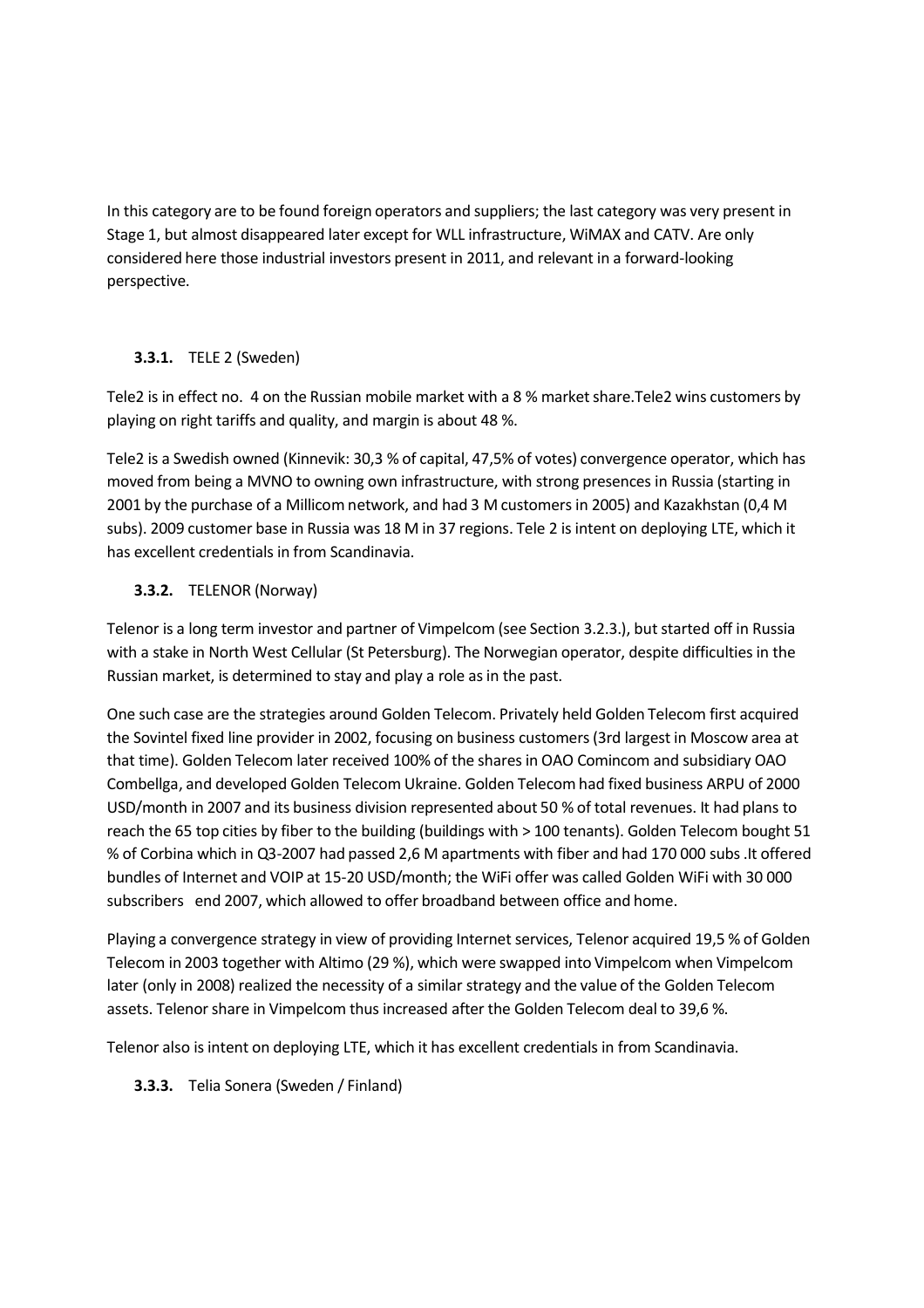Since the 1998 crisis, Telia Sonera owns 39,44 % (down from 43,8 %) in Megafon. Telia Sonera's role is however reduced mostly to commercial operations, lobbying and finance.

GSM dual band Sonic Duo was awarded 2000 to Sonic, a joint-venture of Sonera (35 %), and of the government owned Central Telegraph (65 %), representing the first operations in Russia of the future Telia Sonera. Telia Sonera, via FINTUR Holdings, has also cellular assets in Azrcel (Azerbadjan), Geocell (Georgia), K-Cell (Kazakhstan) and Moldcell (Moldova).

Megafon, has always been said to be close to the Ministry of Communications, and was said to have got preferential access to licenses and spectrum.

## **3.3.4.** KONTAKT EAST HOLDING (Sweden)

Vostok Nafta and Kinnevik group company Kontakt East Holding has 2 operating companies forming part of Yellow pages Russia (YPR) , formerly started by Swedish ENIRO which sold it in 2005.YPR makes all kinds of directories (on- and off-line) , plus direct marketing , and B2B .Advertising revenue in Russia though is still far behind other places (0,69 % of GDP in 2005)

## **3.3.5.** Baring Vostok Capital Partners

It owns ozon.ru, a very successful eCommerce operation (2010: 5 M registered users and 143 MUSD turnover) similar to Amazon with 1 M products in 12 categories .As Russian Post does not function fast enough, key was the build-up of logistics chain OCourrier , supplemented by decentralized collection points ; payment is by cash upon delivery .

## **4. COMPARATIVE ANALYSIS AND PERSPECTIVES**

This Section, on the basis of the previous Sections 2 and 3, first highlights those differentiated dynamic processes which have taken place, or not, in Russia over the past 20 years, compared to the generally consistent trends in telecommunications and Internet regulation in countries or regions having achieved around 2010 similar economic weight globally for that sector (China [25], India [26], Europe, North America, Japan, Korea). This economic weight is estimated by adding up per country the total worldwide revenues, capitalizations and customer numbers of national operators, and selecting by a balanced view the top countries or regions. Next, the Section provides some forward-looking perspectives for Russia, rooted in the 20 year evolution.

#### **4.1.**COMPARATIVE ANALYSIS

4.1.1 What Russia has done in an explicit and different way, can be summarized as follows: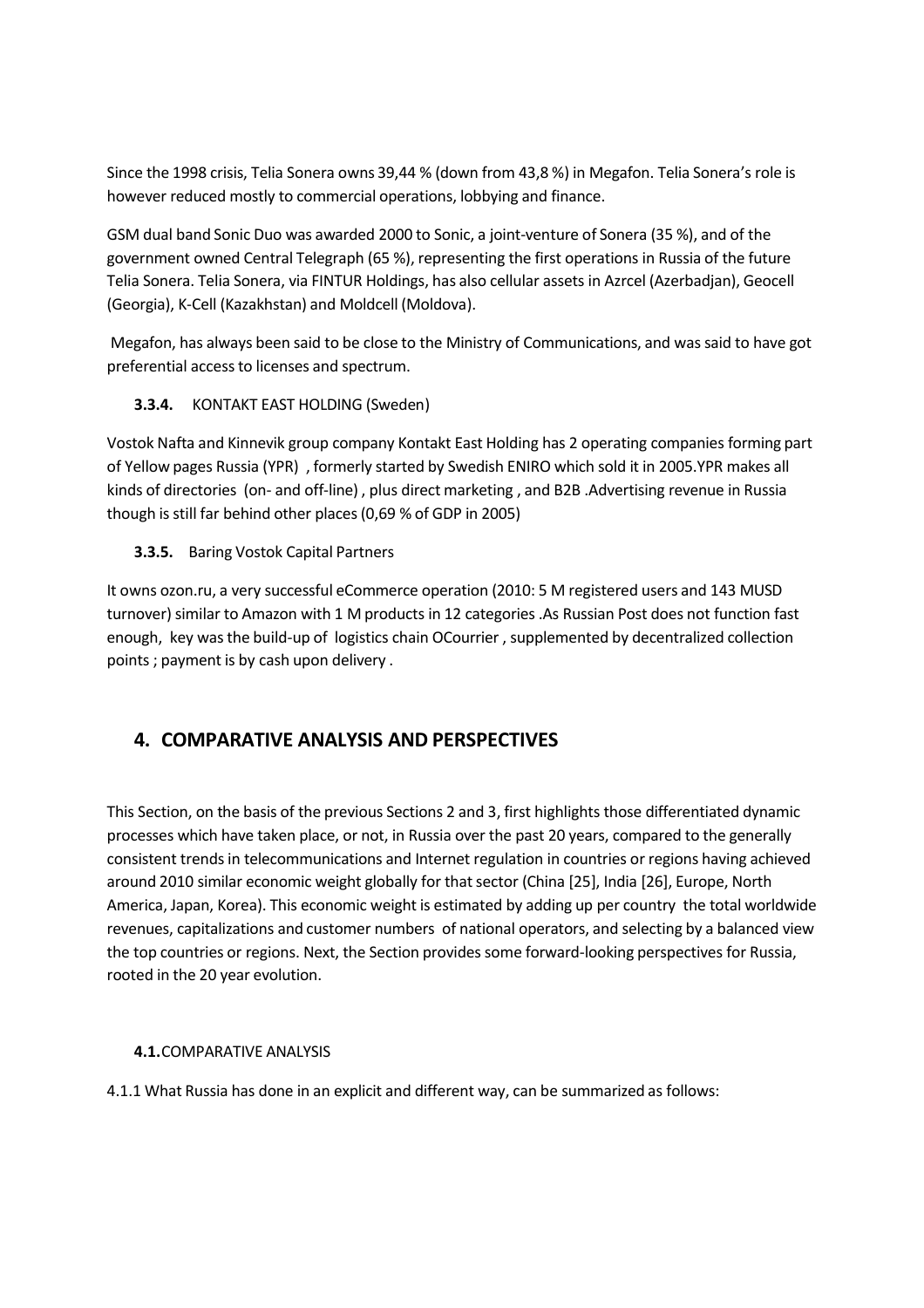-Government itself has taken a very interventionist and controlling stance in many issues, driven by a combination of "neo-authoritarianism", nationalism and overbearing management, to an extent even surpassing clearly China and Korea.

-Whereas in most countries or regions, licensing over the years has been made easier to foster competition by letting newcomers emerge subject mostly to technical interoperability constraints only, the reverse was true in Russia which went from an incredibly large number of licensed operators to a very small number by a very strong and fast concentration and consolidation process.

-Entrepreneurs in Russia could, and did, almost single handedly build from scratch very strong mobile operators with global ambitions, rather than evolving mobile operations from prior fixed operations like elsewhere (except specific cases in Europe and India).

-The Regulator is in all practical sense not independent of Government, and suffers from non-verifiable data and information, due to insufficient transparency and governance at operators [30]; this is a unique situation amongst the countries or regions compared here.

-Geographical coverage conditions linked to the licenses (fixed or mobile or Internet) never got enforced in Russia on a significant scale, contrary to all others (with regional exceptions in China and India).

-Ambitions linked to the incumbent or new fixed operators got largely nationalized (via public-private partnerships where only Government decided), only to see this strategy fail entirely at high cost to users, and with no significant benefits in geographical capacity supply.

-Mobile terminals never were included in bundles, even pre-paid, like only some specific operators in China, Korea and emerging countries in Europe; the only exception was to launch mobile subscriptions in the very early days (see Section 3.2.3.); there is no handset subsidy in Russia since about year 2001; in 2007, MTS subscribers recycled their handsets every 14 months; this feature allows for fast technology changes.

-Russia switched to mobile "calling-party pays" (still largely preserved in USA), but did not drop distance based long distance fixed tariffs (alike China and India).

-Russian users have only used to a limited extent value added services (intelligent network applications, SMS, value added applications such as mobile banking and localization), even generic one's, a situation different from almost all countries and regions.

-Most small or financial foreign investors, although having shareholder rights, very often got diluted or side-stepped in many ways.

4.1.2 What Russia has explicitly *not* done (except minor cases), can be summarized as follows:

--To bring fixed line penetration to a high level; it was claimed by Ministry of Communications in 2000, that a 30 % penetration would require 47 BUSD, 50 % 126 BUSD, and to reach 20% cellular would require 33 BUSD (1000 USD per fixed line and 500 USD per cellular); as we know from Section 2, the effective cellular penetration then had to grow, and did so well beyond this target.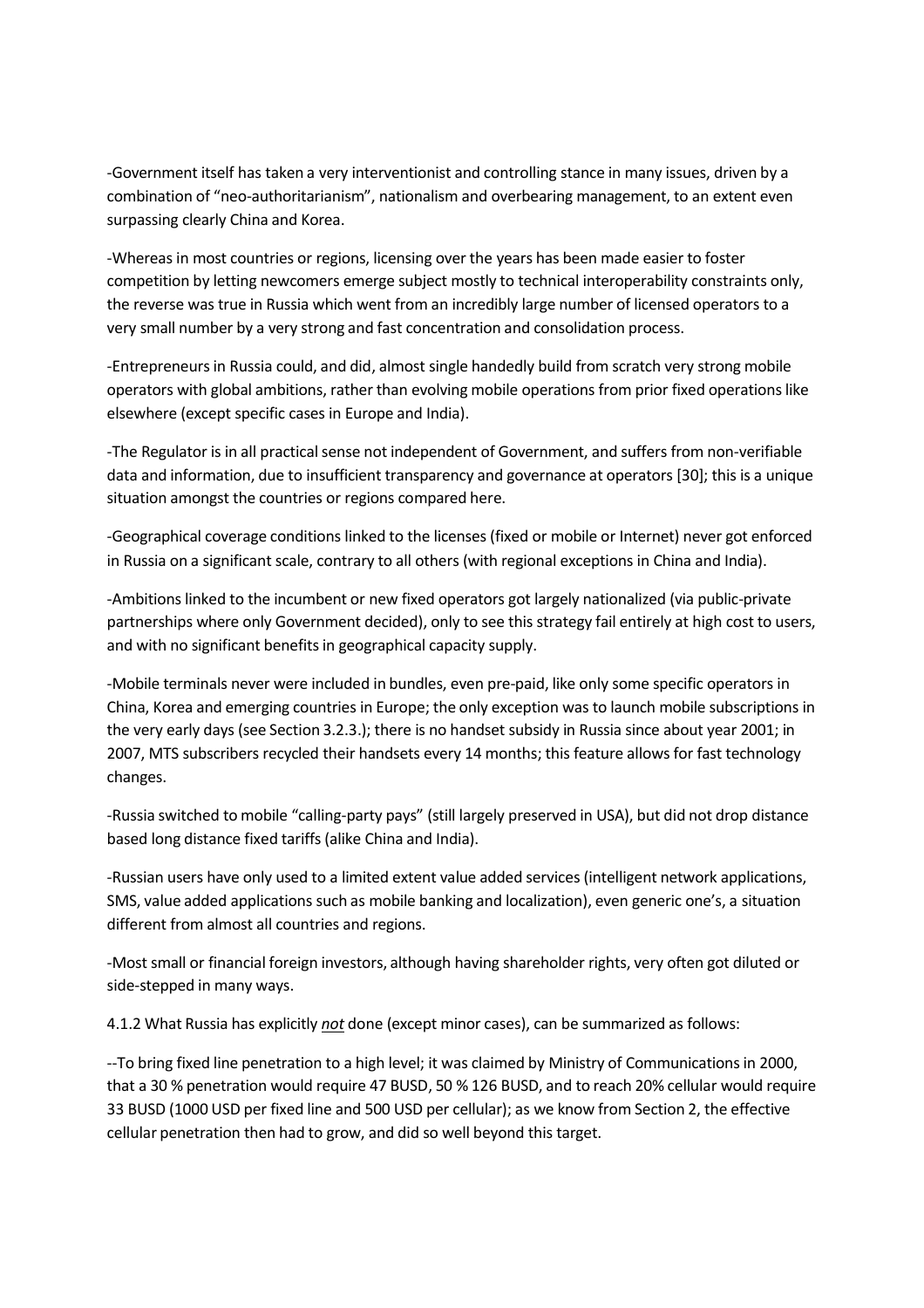-Authorize and regulate network sharing, which was not even considered to ensure coverage.

- There is a very bad segmentation of customer bases and there are no differentiated brands; MTS made some attempts.

-Encourage the formation of MVNO's and allow enterprises to run VPN's MVNO's on public networks (subject of course upon acceptable dependability QoS performances being met). Under Russian law, the MVNO model is restricted to that of reseller or agent. A MVNO can only sell the hosted service for a fee, while all the time making clear within the customer contract that the agent merely represents the host. No separate branding, even of additional services .MTS and others also claim not to have capacity to support an MVNO .The three largest mobile operators also fear to lose customers to freer MVNOs. But these mobile incumbents may want to expand in new markets being themselves MVNOs.

-Address the needs of the poor (except some groups inside privileged categories like veterans or former Army personnel)

-Distribute technical skills were needed ; a critical case is the lack of technical skills in Siberia and the Far East; there has been a dramatic increase in the variety of networks and network elements , but people employed to support operations has not kept pace .Operators turn to OSS to bridge the gap .Scalability is also stumbling block.

-Address through modern training at all levels, the productivity of operator staff, esp. at management levels.

- Outsourcing of network operations is seldom; MTS has outsourced a small operation to Nokia Siemens Networks for 3G.

-Invest long term in technology and international property rights for telecommunications infrastructure , applications and real time software for commercial use; compared to investments which have gone into similar defense focused capabilities or products (e.g. in Federal Institutes and at OAO Geofizika ) , the effort has been minimal and far less in comparison to all countries and regions in this comparison.

-Define export markets for technologies, products and services in telecommunications, as have all regions and countries (with the exception of India).

- Prepaid is muted in the primitive financial system, as direct debits from bank accounts or credit cards are rarely used and often not possible; paying a monthly bill is still a chore; in this sense, it is surprising that mobile payments were not seized as an opportunity by operators, except for the preference given by most entrepreneurs to their financial bank holdings over their telecommunications holdings.

- Entrepreneurs did not discover the truth that the best way to make use of e-Business in Russia is to run their existing businesses more effectively.

- A fundamental difference of Internet search in Russia is that many of the social networks don't make their info available to search engines, but instead build their own.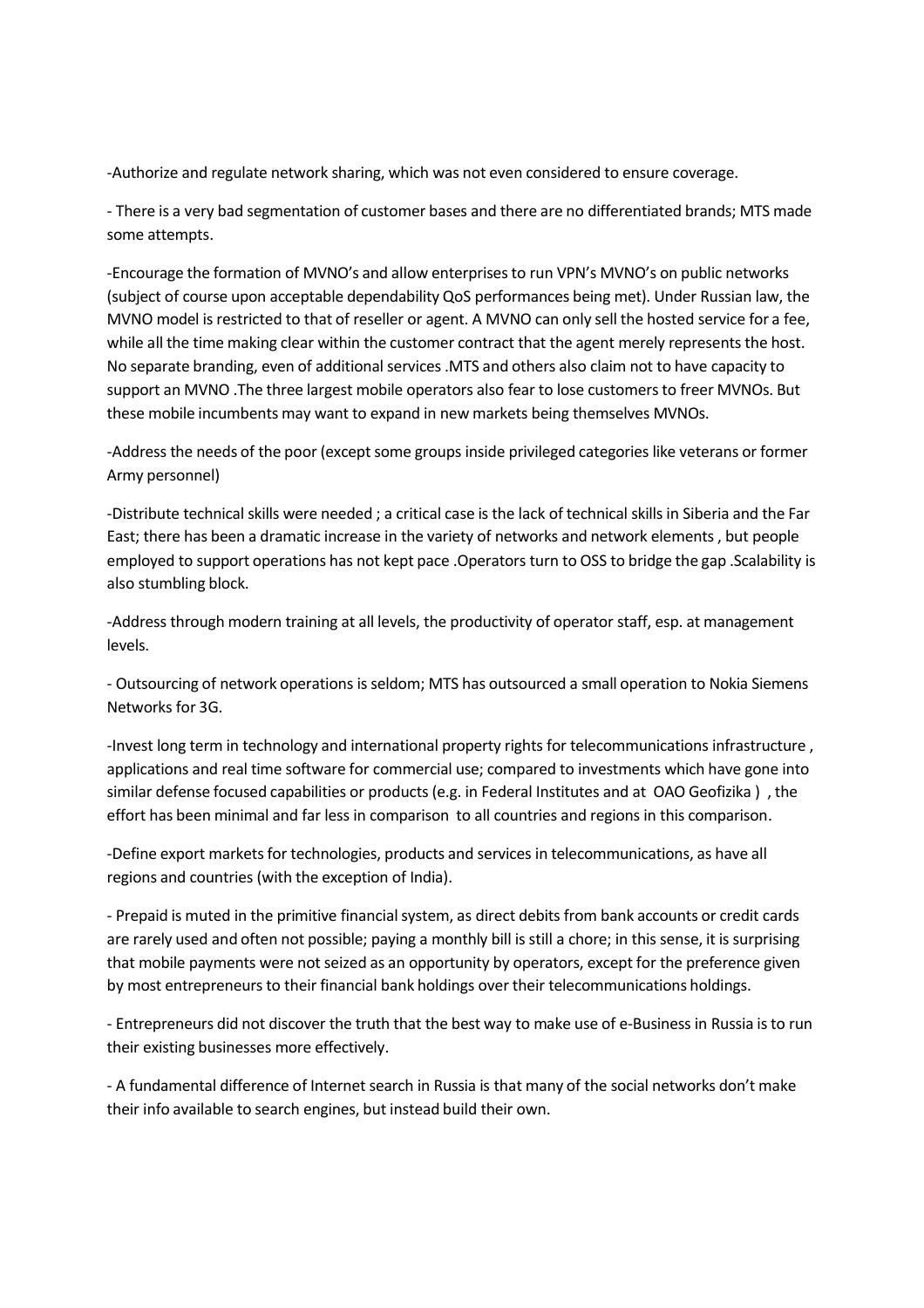#### **4.2.**PERSPECTIVES

For obvious reasons, almost no perspectives can be rooted in this case in extrapolations, but rather in large identified opportunities revealed by the systems analysis above. Also telecommunications in Russia cannot be labeled as consumer growth diffusion led developing market, due to large differences between regions and mature town markets. This is the only aspect of perspectives which has not changed since those perspectives crafted almost 15 years ago [27, 28] .Even the Russian mobile market closely mirrors the serious regional imbalances in the economy, with about 40 % of subscribers living in Moscow, and 20 % in St Petersburg .Who dominates these two markets can dominate elsewhere will remain a constant property [29]. DWDM is considered a key technology, and Government has set itself yet again an overall target for 2015 to reach a penetration of 60 fixed lines/100 inh. across the entire country, rather than building upon the strengths of LTE coupled with DWDM.

The overall effects of the handling of the 1998 melt down were beneficial in the long run, by introducing competence in the mobile area as well as some competition instead of maintaining a supply driven market.

Also in Russia, some consumers are poor, but also these same consumers are unproductive as producers: employees lack training, office / specialty equipment and effective bosses. One opportunity is therefore to develop "carrier grade" robust e-Business applications, alongside simple manageable user configurations, to bring the diversity and power of decentralized business processes to these users, leveraging carrier advantages as they progress further. There is already an immediate opportunity to capture a part of the 4-6 BUSD loss caused by domestic distribution inefficiencies. This perspective of course extends to benefits in logistics and banking. The question is of course if the political forces will encourage or inhibit such a decentralized distribution of economic power.

To the extent as elsewhere that GDP is driven by telecommunications and Internet penetration rates, it is high time for Russia to wake up to compensate for the accelerating reduction in income from accessible natural resources, by vastly strengthening the ubiquity, dependability and quality of domestic telecommunications services. Telecommunications spend as a % of GDP has been stable at 2,2 % until 2006 (according to Analysys) and the mix in it favors mobile, but that ratio has fallen since as ARPU's stayed low.

By a strange reversal of perspectives, some Government circles, relayed by some entrepreneurs expanding abroad, have a dream to improve the same network attributes *abroad* and for transit networks, to replicate the imposed dependence they think they achieved on some countries by controlling their supplies of gas and/or petrol. Entrepreneurs will have to learn that you cannot be a large operator and elite brand at the same time unless operations are flawless and affordable. Russian operators have now the same technologies as elsewhere, but OSS should be managed more according to business level objectives rather than old network management centric rules .Managing a VOIP network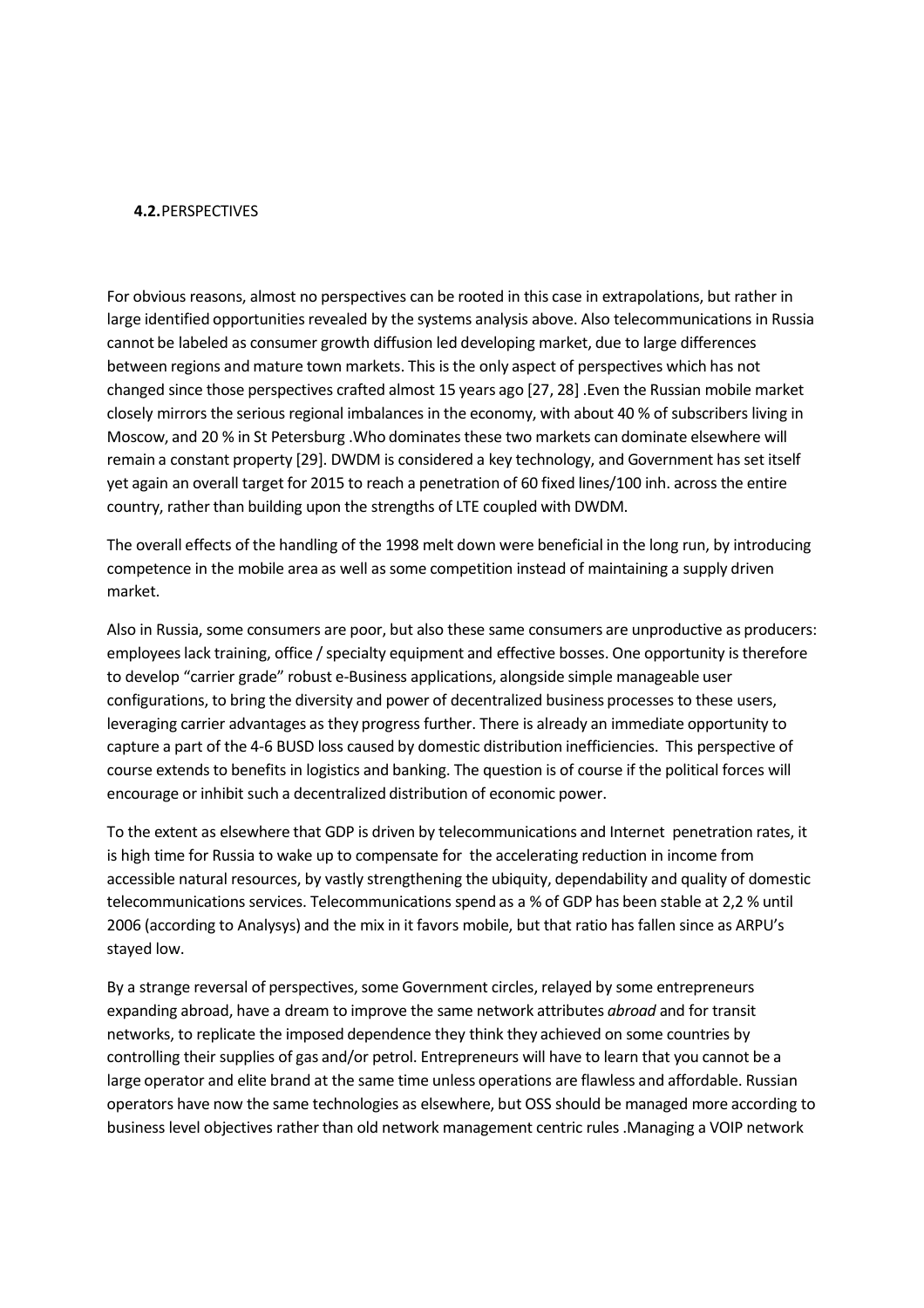to compete on QoS is quite different from deploying best effort VOIP to win a price war. There is also public pressure on all tariffs due to the increased availability of unregulated VOIP.

Russia re-emerges as a desirable investment destination; but interesting enough, none of the 11 privatizations of minority stakes in 2011-2016 of state run companies include telecoms, except maybe the privatization of Rostelecom and some SME's. The new Minister of Telecommunications and mass communications I. Shchegolev has however stated "This makes the modernization of the country's telecommunications system both a key step towards the foundation of a modern information society, and a necessary condition for the development of the country's economy".

#### **REFERENCES (English language only)**

NB: There were no papers specifically on Russia in Telecommunications Policy Journal for the past 15 years

[1] G. G. Kudriavtzev, L. E. Varakin, Economic aspects of telephone network development: the USSR plan, Telecommunications Policy, Volume 14, Issue 1, February 1992, 7-14

[2] S.A. Levy, D. Buell, D. Buivan, Redirecting Russian telecommunications: integration of devolution, Telecommunications Policy, Volume 17, Issue 5, July 1993, 341-351

[3] K.J. Collins, J.P. Knapp, Telecommunications equipment certification in the countries of the former Soviet Union , Compliance engineering (Europe edition), March/April 1997, 33-37

[4] Ring up the rubles, Communications International, April 1997, 49-53

[5] N. Sokolov, Some aspects of Russian telecommunications, IEEE Global communications newsletter, Jan 2006, 1-4

[6] S. M. Chernoff, Svyazinvest: A Failed Attempt at Creating a Big Contender, 11 March 1998, [http://www.bc.edu/bc\\_org/avp/law/st\\_org/iptf/articles/content/1998031102.html](http://www.bc.edu/bc_org/avp/law/st_org/iptf/articles/content/1998031102.html)

[7] J'son & partners Market study, Moscow, 2007

[8] EMC European mobile communications report, EMC Corp., March 2002, 91-98

[9] A. Nechaev, Moscow carriers turn to data for new income sources, Global Wireless, Nov/ Dec 2000, 29-29

[10] Russia: Promising satellite services market may be tough to crack, Via Satellite, August 2006, 26-31

[11] O. Pankratova, J. Smolek, From Russia with VAS, Telecommunications International, Oct 2003, 36-38

[12] N. Sokolov, B. Goldstein, Telecommunications in Russia, IEEE Communications magazine, Vol 38, no 8, Aug 2000, 106-111